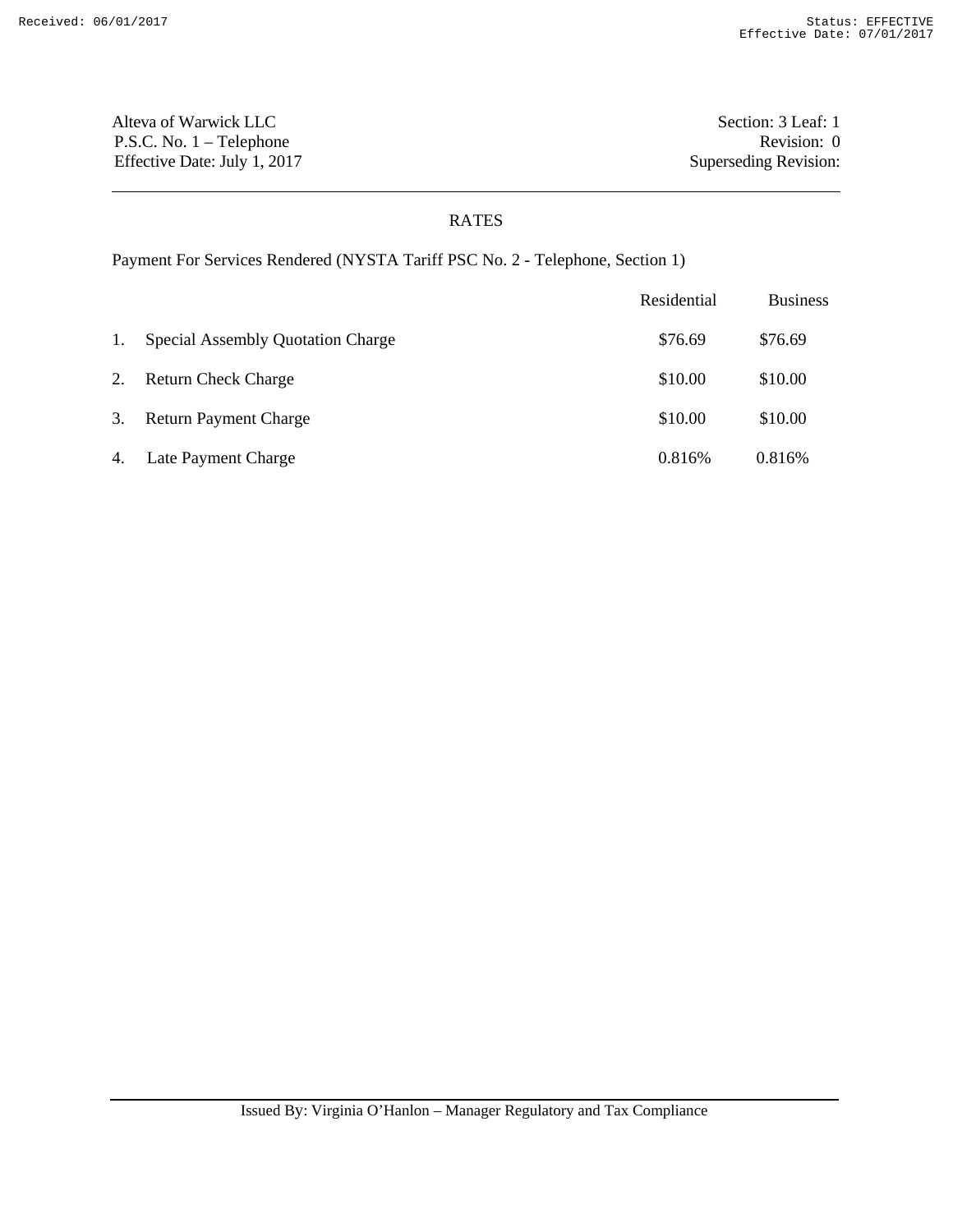Alteva of Warwick LLC Section: 3 Leaf: 2 P.S.C. No. 1 – Telephone Revision: 0 Effective Date: July 1, 2017 Superseding Revision:

## RATES

Connection Charges (NYSTA Tariff PSC No. 2 - Telephone, Section 2)

|     |                                             | Residential | <b>Business</b> |
|-----|---------------------------------------------|-------------|-----------------|
| 1.  | Service Order Charge.                       | \$13.53     | \$15.78         |
| 2.  | Record Order Charge                         | \$4.51      | \$4.51          |
| 3.  | Central Office Line Charge.                 | \$N/A       | \$N/A           |
| 4.  | Line Change Charge.                         | \$N/A       | \$N/A           |
| 5.  | Premises Visit Charge                       | \$11.67     | \$11.67         |
| 6.  | Network Interface Jack                      |             |                 |
|     | <b>Installation Charge</b>                  | \$40.07     | \$40.07         |
| 7.  | Rewire Charge                               | \$58.63     | \$58.63         |
| 8.  | Maintenance Service Charge                  |             |                 |
|     | Flat Rate.                                  | \$N/A       | \$N/A           |
|     | First 1 Hour.                               | \$36.15     | \$36.15         |
|     | Each Additional 1Hour.                      | \$36.15     | \$36.15         |
| 9.  | <b>Network Access Charge</b>                | \$N/A       | \$N/A           |
| 10. | Central Office Network Connection Charge.   | \$9.97      | \$9.97          |
| 11. | Premises Connection Work Surcharge.         | \$N/A       | \$N/A           |
| 12. | Access Wire Charge.                         | \$N/A       | \$N/A           |
| 13. | Data Base Administration Charge             | \$N/A       | \$N/A           |
| 14. | <b>Restoral Charge</b>                      | \$6.00      | \$6.00          |
| 15. | Moves                                       | \$N/A       | \$N/A           |
| 16. | Additional Line Charge.                     | \$18.08     | \$18.08         |
| 17. | Premium Installation Charge                 | \$N/A       | \$N/A           |
| 18. | <i>*Telecommunications Service Priority</i> |             |                 |
|     | Administrative Charge                       | \$54.63     | \$54.63         |
| 19. | <b>ISDN</b> Installation Charge             |             |                 |
|     | a. One Circuit Switched Data Line           | \$50.00     | \$50.00         |
|     | b. Two Circuit Switched Data and            |             |                 |
|     | <b>Voice Lines</b>                          | \$75.00     | \$75.00         |

\*Issued in compliance with Commission Order in Case 03-C-0922 dated July 28, 2004.

Issued By: Virginia O'Hanlon – Manager Regulatory and Tax Compliance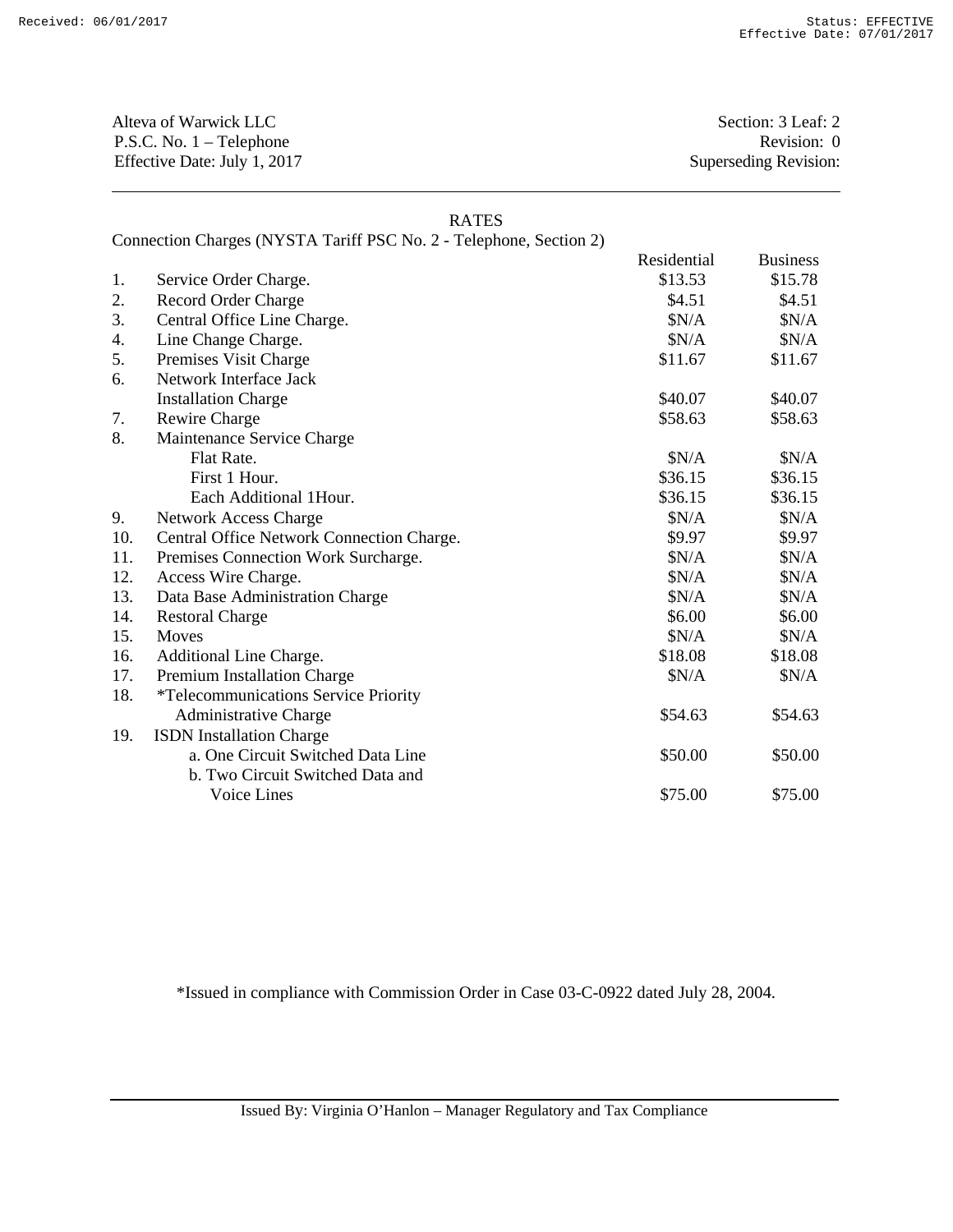Alteva of Warwick LLC Section: 3 Leaf: 3 P.S.C. No. 1 – Telephone Revision: 1 Effective Date: August 1, 2019 Superseding Revision: 0

## RATES

Construction Charges (NYSTA Tariff PSC No. 2 - Telephone, Section 3)

| 1. Annual Pole Attachment Rate                  |         |     |
|-------------------------------------------------|---------|-----|
| Annual Wireline Pole Attachment Rate            | \$13.97 | (C) |
| Annual Wireless Pole Attachment Rate (per foot) | \$13.97 | (N) |
| <b>Other Licensee Rate</b>                      | \$13.97 |     |

*Issued in compliance with Order in Case No.16-M-0330, dated March 14, 2019.*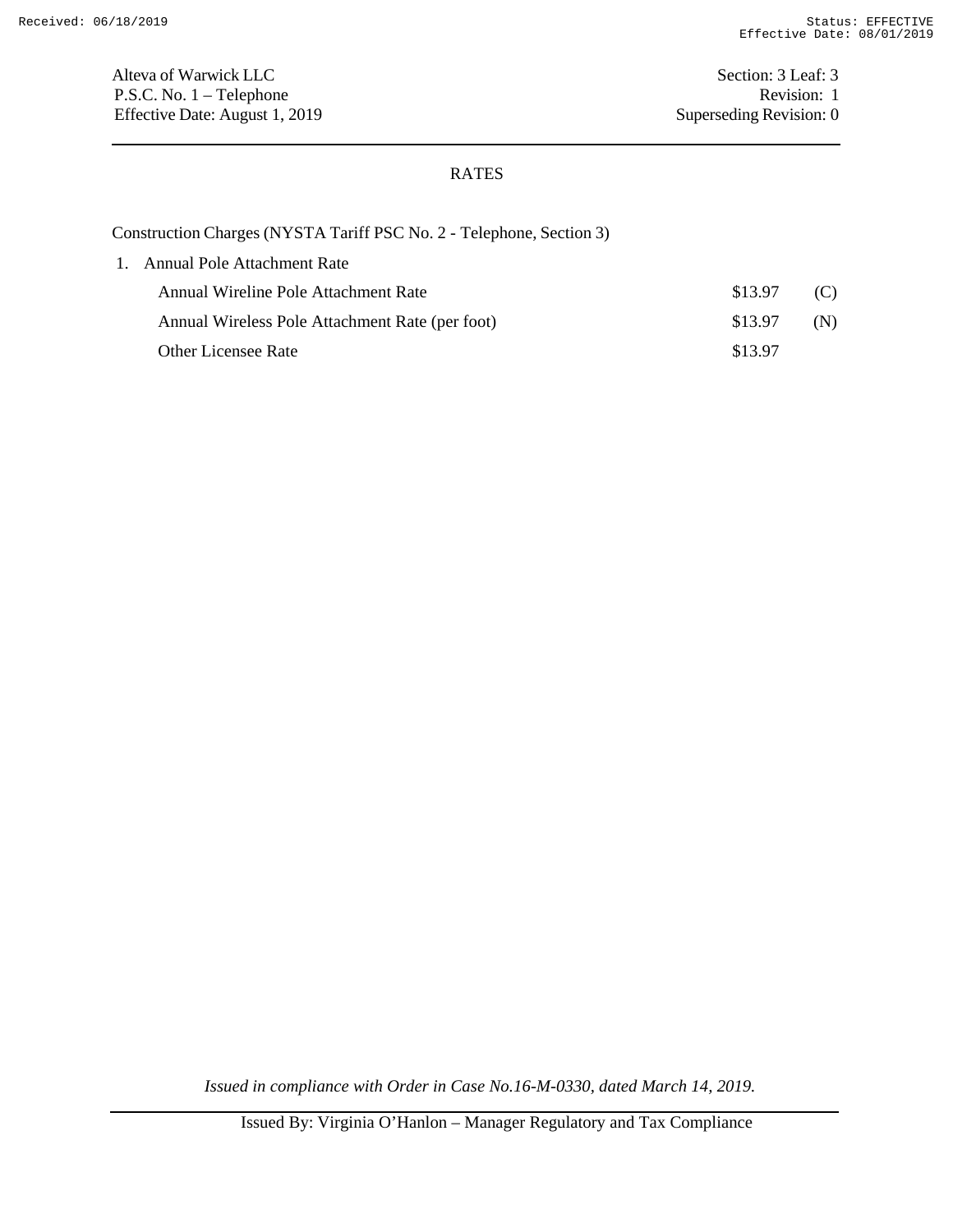Alteva of Warwick LLC Section: 3 Leaf: 4 P.S.C. No. 1 – Telephone Revision: 0 Effective Date: July 1, 2017 Superseding Revision:

## RATES

Billing (NYSTA Tariff PSC No. 2 - Telephone, Section 4)

|    |                                    | Residential | <b>Business</b> |
|----|------------------------------------|-------------|-----------------|
| 1. | Monthly Multiple Bill Charge       | \$5.64      | \$9.03          |
| 2. | Maximum Number of Duplicate Bills  | 5           | 5               |
| 3. | Dial-A-Visit Message Detail Charge | \$N/A       | \$N/A           |
| 4. | Special Billing Detail Charge      | \$9.03      | \$9.03          |
| 5. | Monthly Large Print Bill Charge    | \$N/A       | \$N/A           |
| 6. | Government Voucher Charge          | \$9.03      | \$9.03          |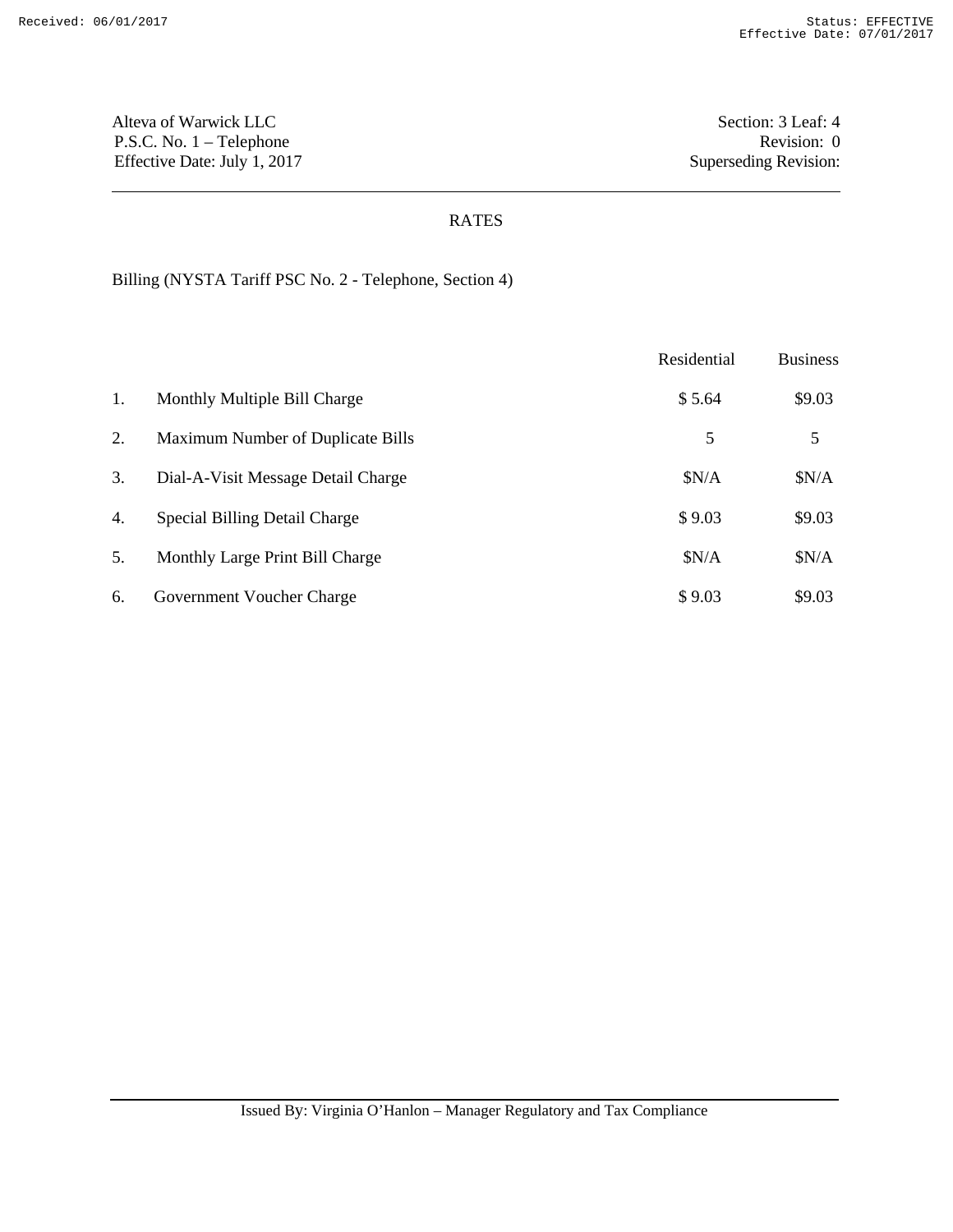Alteva of Warwick LLC Section: 3 Leaf: 5 P.S.C. No. 1 – Telephone Revision: 0 Effective Date: July 1, 2017 Superseding Revision:

## RATES

Interconnection (NYSTA Tariff PSC No. 2 - Telephone, Section 5)

NO RATES FOR THIS SECTION AT THIS TIME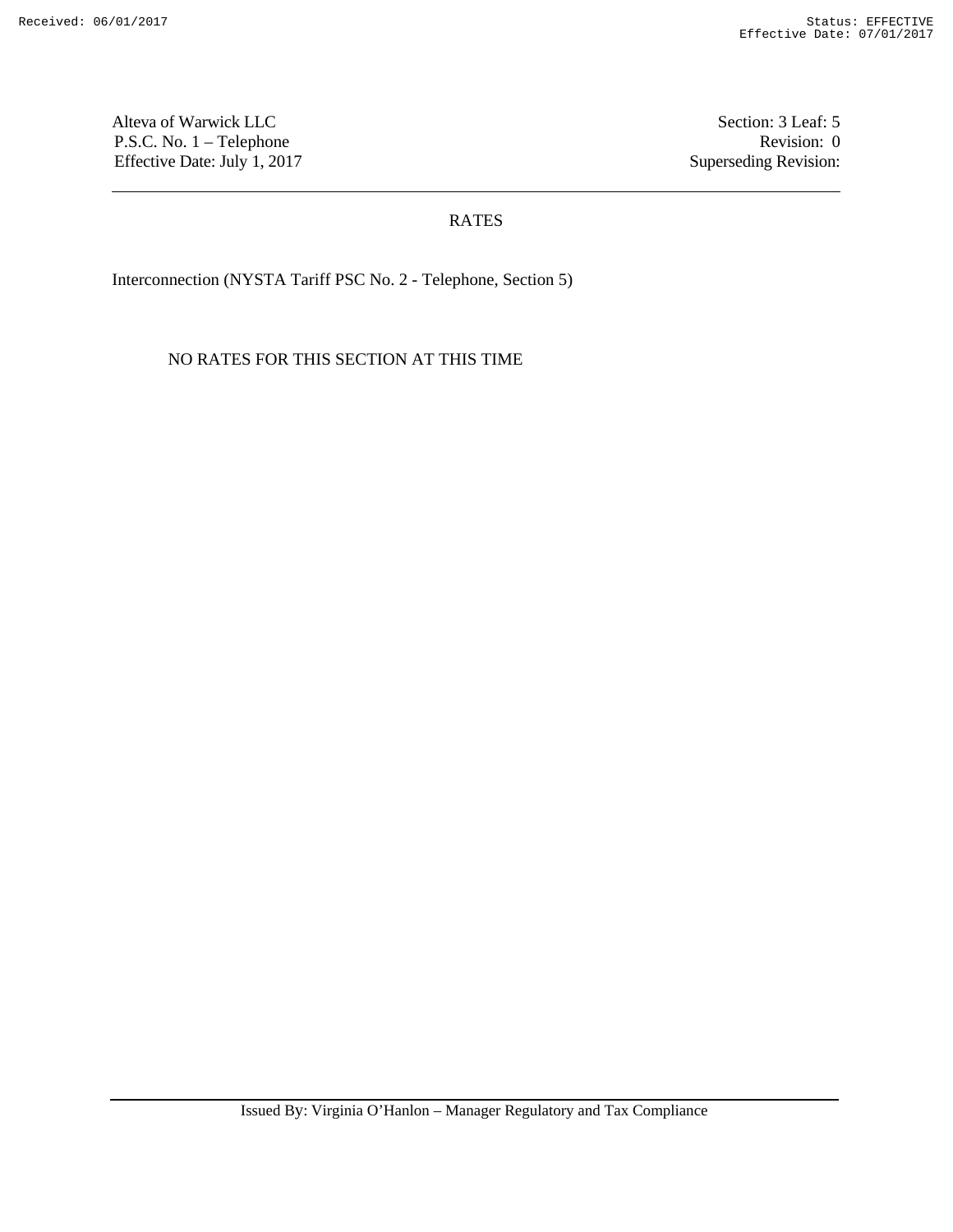## Alteva of Warwick LLC Section: 3 Leaf: 6 P.S.C. No. 1 – Telephone Revision: 1 Effective Date: January 1, 2019 Superseding Revision: 0

| <b>RATES</b><br>Local Exchange Services (NYSTA Tariff PSC No. 2 - Telephone, Section 6) |                             |                                       |     |
|-----------------------------------------------------------------------------------------|-----------------------------|---------------------------------------|-----|
| Rate Group 1                                                                            |                             |                                       |     |
| Flat Rate Exchange Service (Basic Service)                                              | Residential                 | <b>Business</b>                       |     |
| <b>Individual Line</b>                                                                  | \$22.12                     | \$22.12                               | (C) |
| Two-Party Line                                                                          | \$N/A                       | \$N/A                                 |     |
| Four-Party                                                                              | \$N/A                       | \$N/A                                 |     |
| <b>Trunk Port</b>                                                                       | \$6.00                      | \$6.00                                |     |
| <b>Trunk Link</b>                                                                       | \$2.24                      | \$5.32                                |     |
| Joint User Service                                                                      | \$1.37                      | \$1.89                                |     |
| Message Rate Exchange Service (Individual Line Only)                                    |                             |                                       |     |
| <b>Untimed Message</b><br>Allowance<br><b>Timed Message</b>                             | \$N/A<br>N/A calls<br>\$N/A | \$N/A<br>N/A calls<br>\$N/A           |     |
| <b>Basic Budget</b><br><b>Auxiliary Line</b>                                            | \$N/A<br>\$N/A              | \$N/A<br>\$N/A                        |     |
| Trunk Rate (first trunk)<br>Allowance                                                   | \$N/A<br>N/A Calls          | \$N/A<br>\$N/A                        |     |
| Trunk Rate (each additional trunk)<br>Allowance<br>Message Unit<br><b>Timed Unit</b>    | \$N/A<br>\$N/A<br>\$N/A     | \$N/A<br>Calls $\,$ N/A $\,$<br>\$N/A |     |
| First N/A Minute                                                                        | \$N/A                       | \$N/A                                 |     |

*\* Issued in compliance with Commission Orders in Case No. 07-C-0349, Dated March 4, 2008 and December 18, 2009.*

Each Additional Minute  $$N/A$  \$N/A \$N/A

Issued By: Virginia O'Hanlon – Manager Regulatory and Tax Compliance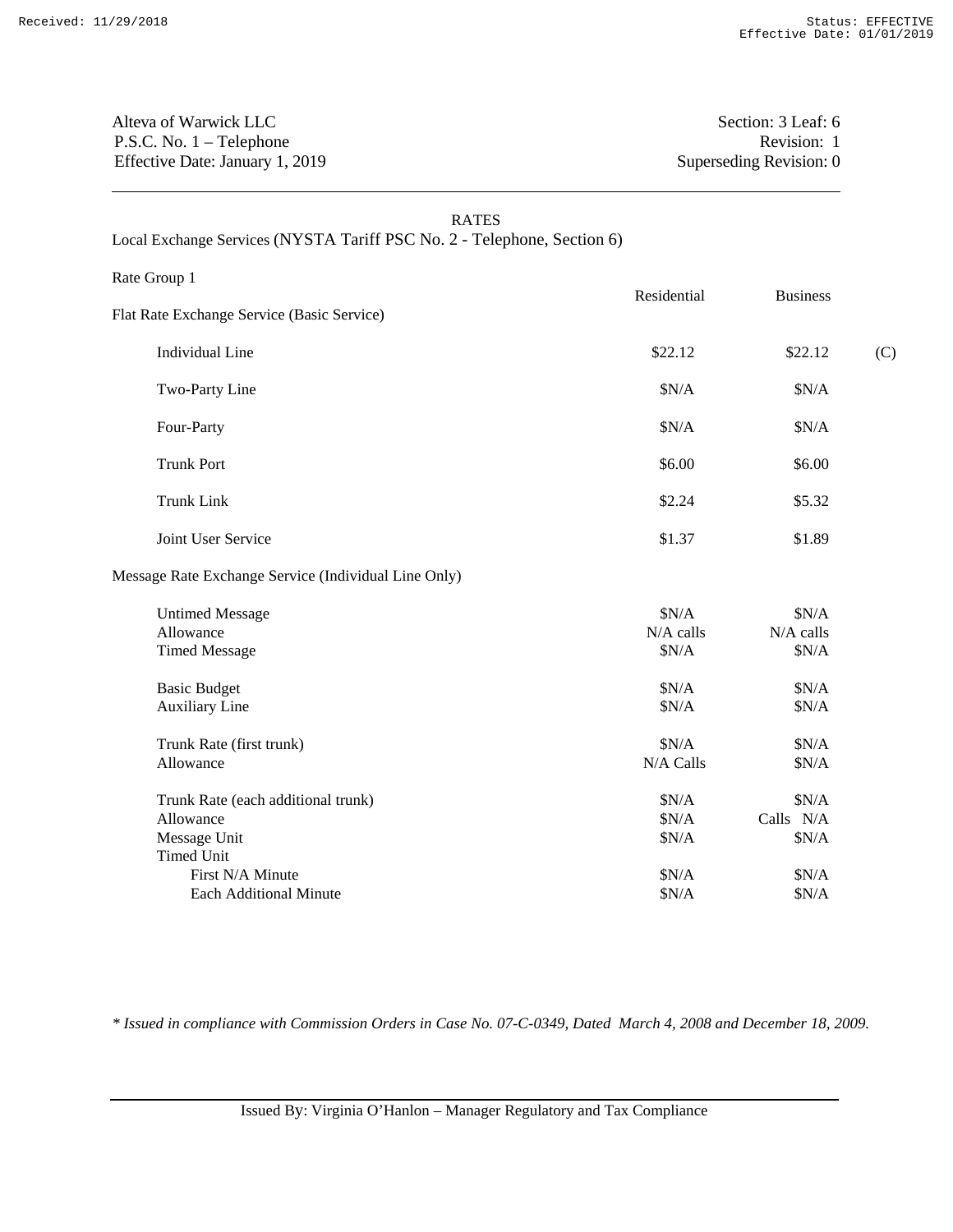Alteva of Warwick LLC Section: 3 Leaf: 7 P.S.C. No. 1 – Telephone Revision: 1 Effective Date: January 1, 2019 Superseding Revision: 0

## RATES

Local Exchange Services (NYSTA Tariff PSC No. 2 - Telephone, Section 6)

|                                          | Residential | <b>Business</b> |  |
|------------------------------------------|-------------|-----------------|--|
| Trunk Rate (first trunk)                 | \$13.32     | \$13.32(C)      |  |
| Allowance                                | N/A         | N/A             |  |
| Trunk Rate (each additional trunk)       | \$13.32     | \$13.32(C)      |  |
| Allowance                                | N/A         | N/A             |  |
| Message Unit                             | N/A         | N/A             |  |
| <b>Timed Unit</b><br>First N/A<br>Minute | N/A         | N/A             |  |
| <b>Each Additional Minute</b>            | N/A         | N/A             |  |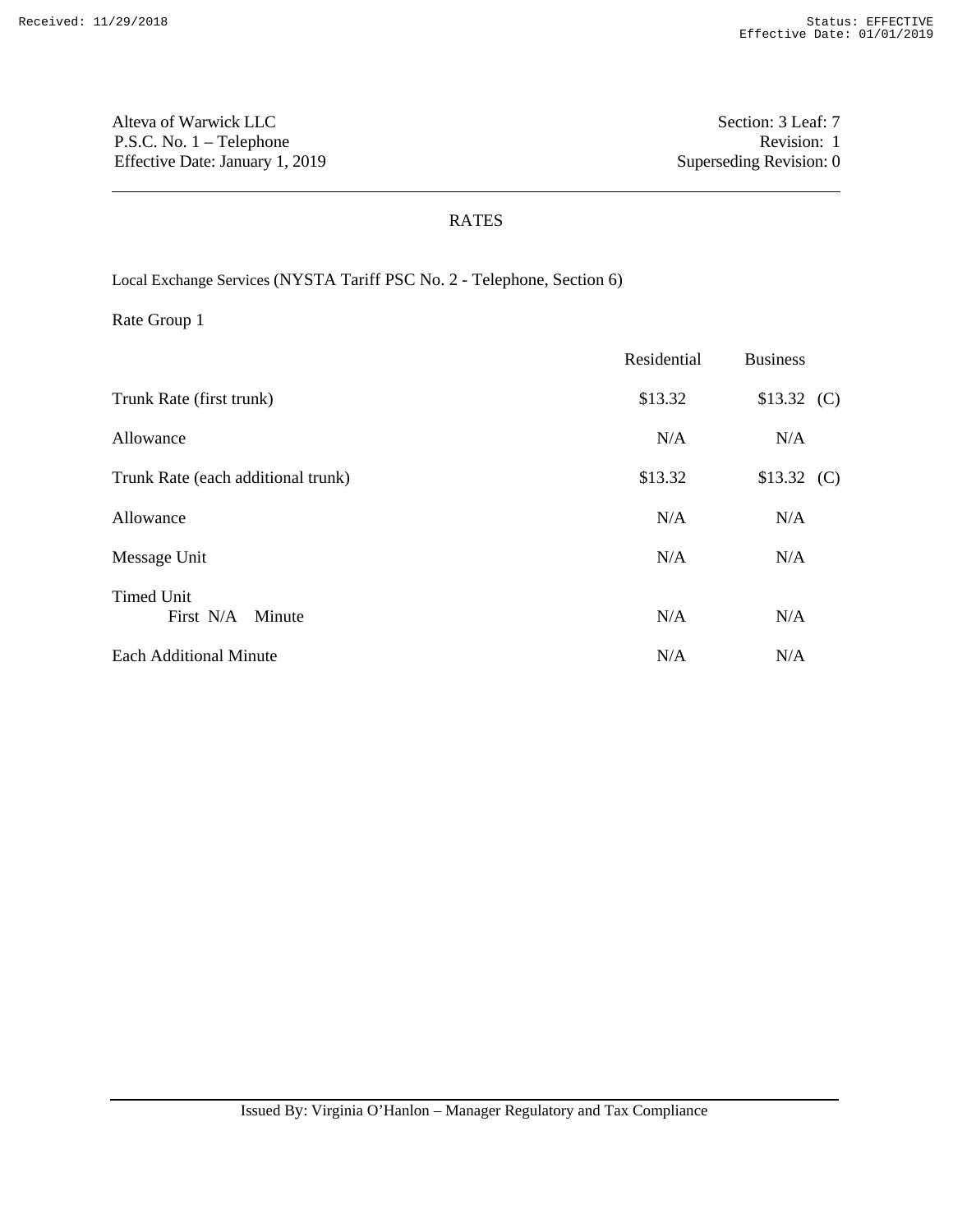Alteva of Warwick LLC Section: 3 Leaf: 8 P.S.C. No. 1 – Telephone Revision: 0 Effective Date: July 1, 2017 Superseding Revision:

#### RATES

Local Exchange Services (NYSTA Tariff PSC No. 2 - Telephone, Section 6)

| All Exchanges                 | Residential | <b>Business</b> |  |
|-------------------------------|-------------|-----------------|--|
| <b>Monthly Locality Rates</b> |             |                 |  |
| <b>Individual Line</b>        |             |                 |  |
| Locality A                    | N/A         | \$N/A           |  |
| Locality B                    | N/A         | \$N/A           |  |
| Locality C                    | N/A         | \$N/A           |  |
| Locality D                    | N/A         | \$N/A           |  |
| Locality E                    | N/A         | \$N/A           |  |
| Locality F                    | N/A         | N/A             |  |
| Locality G.                   | N/A         | \$N/A           |  |
| Locality H                    | \$N/A       | \$N/A           |  |
| Locality I                    | N/A         | N/A             |  |
| Locality J                    | N/A         | \$N/A           |  |
| Locality K                    | \$N/A       | \$N/A           |  |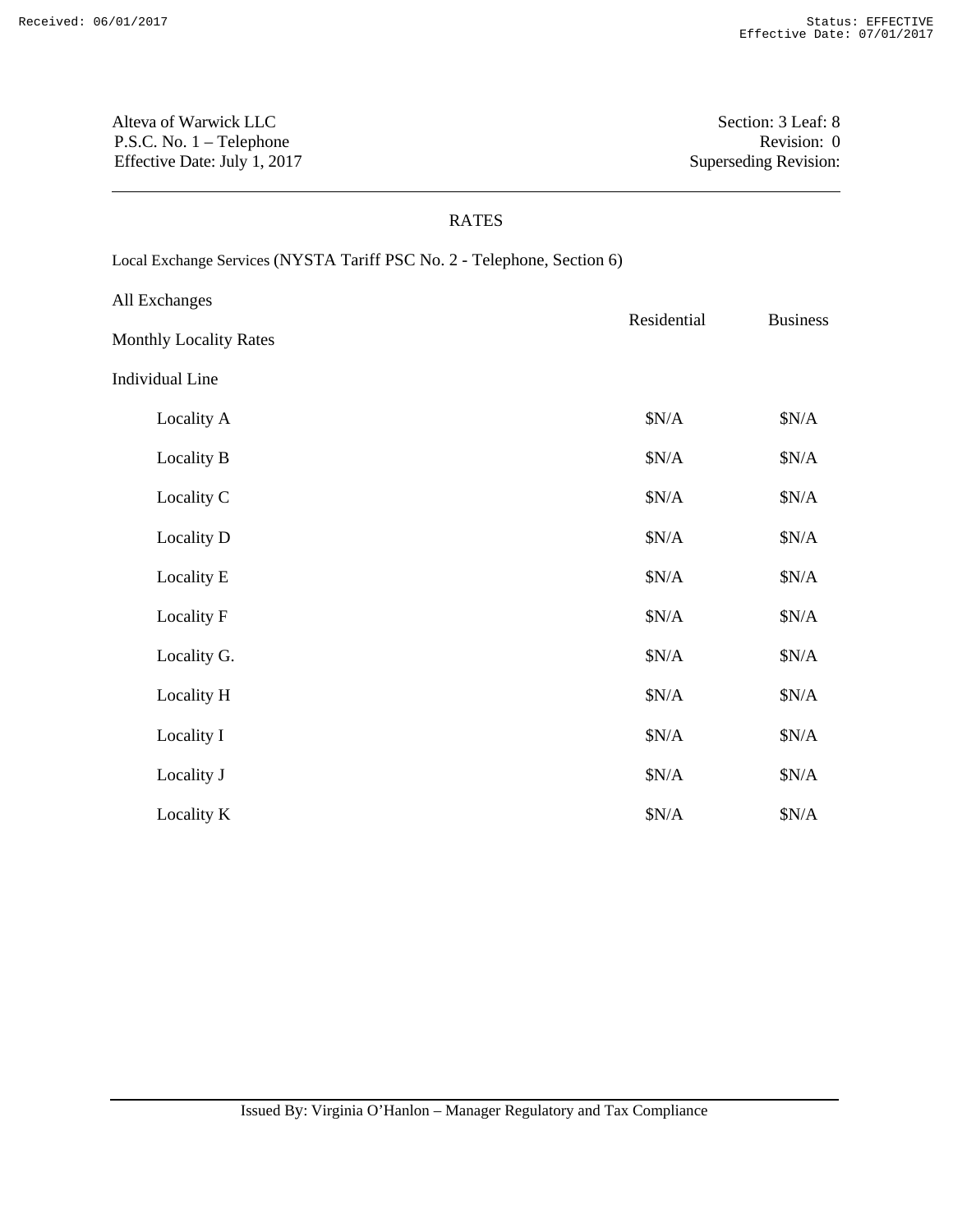Alteva of Warwick LLC Section: 3 Leaf: 9 P.S.C. No. 1 – Telephone Revision: 0 Effective Date: July 1, 2017 Superseding Revision:

#### RATES

Local Exchange Services (NYSTA Tariff PSC No. 2 - Telephone, Section 6)

All Exchanges

Monthly Locality Rates (cont'd)

|                | Residential | <b>Business</b> |
|----------------|-------------|-----------------|
| Two-Party Line |             |                 |
| Locality A     | \$N/A       | \$N/A           |
| Locality B     | \$N/A       | \$N/A           |
| Locality C     | \$N/A       | \$N/A           |
| Locality D     | \$N/A       | \$N/A           |
| Locality E     | \$N/A       | \$N/A           |
| Locality F     | \$N/A       | \$N/A           |
| Locality G     | \$N/A       | \$N/A           |
| Locality H     | \$N/A       | \$N/A           |
| Locality I     | \$N/A       | \$N/A           |
| Locality J     | \$N/A       | \$N/A           |
| Locality K     | \$N/A       | \$N/A           |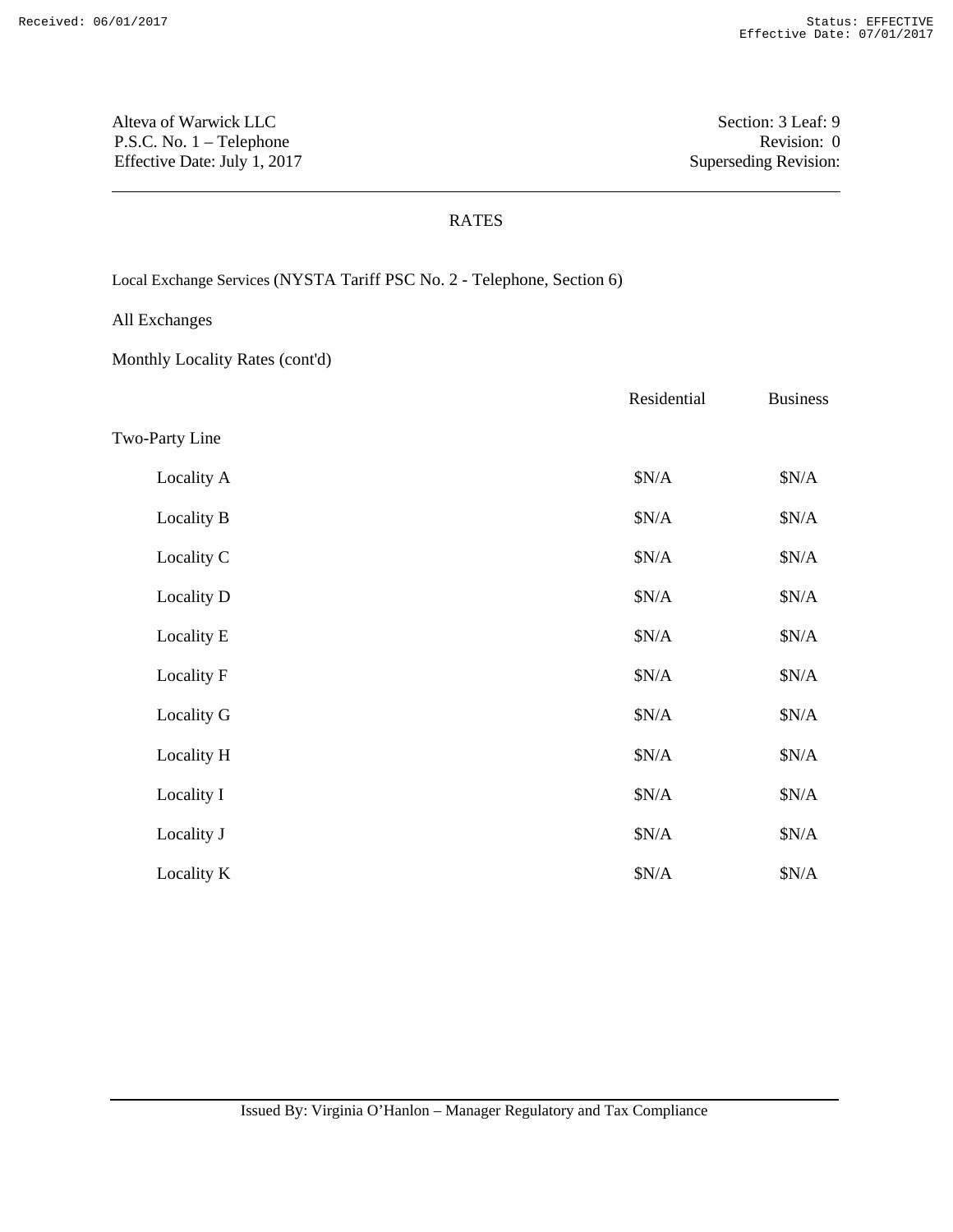Alteva of Warwick LLC Section: 3 Leaf: 10 P.S.C. No. 1 – Telephone Revision: 1 Effective Date: January 1, 2019 Superseding Revision: 0

| <b>RATES</b><br>Local Exchange Services (NYSTA Tariff PSC No. 2 - Telephone, Section 6) |                               |                               |  |
|-----------------------------------------------------------------------------------------|-------------------------------|-------------------------------|--|
| Rate Group 2<br>Flat Rate Exchange Service (Basic Service)                              | Residential                   | <b>Business</b>               |  |
| <b>Individual Line</b>                                                                  | \$22.54                       | $$22.54$ (C)                  |  |
| Two-Party Line                                                                          | \$N/A                         | \$N/A                         |  |
| Four-Party                                                                              | \$N/A                         | \$N/A                         |  |
| <b>Trunk Port</b>                                                                       | \$6.00                        | \$6.00                        |  |
| <b>Trunk Link</b>                                                                       | \$3.08                        | \$6.46                        |  |
| Joint User Service                                                                      | \$1.51                        | \$2.08                        |  |
| Message Rate Exchange Service (Individual Line Only)                                    |                               |                               |  |
| <b>Untimed Message</b><br>Allowance<br><b>Timed Message</b>                             | \$N/A<br>$N/A$ calls<br>\$N/A | \$N/A<br>$N/A$ calls<br>\$N/A |  |
| <b>Basic Budget</b><br><b>Auxiliary Line</b>                                            | \$N/A<br>\$N/A                | \$N/A<br>\$N/A                |  |
| Trunk Rate (first trunk)<br>Allowance                                                   | \$N/A<br>\$N/A                | N/A<br>$N/A$ calls            |  |

| Trunk Rate (each additional trunk) |        | \$N/A | SN/A        |
|------------------------------------|--------|-------|-------------|
| Allowance                          |        | \$N/A | $N/A$ calls |
| Message Unit                       |        | \$N/A | \$N/A       |
| Timed Unit                         |        |       |             |
| First N/A                          | Minute | SN/A  | SN/A        |
| Each Additional Minute             |        | SN/A  | SN/A        |

*\* Issued in compliance with Commission Order in Case No. 07-C-0349 March 4, 2008 and December 18, 2009.*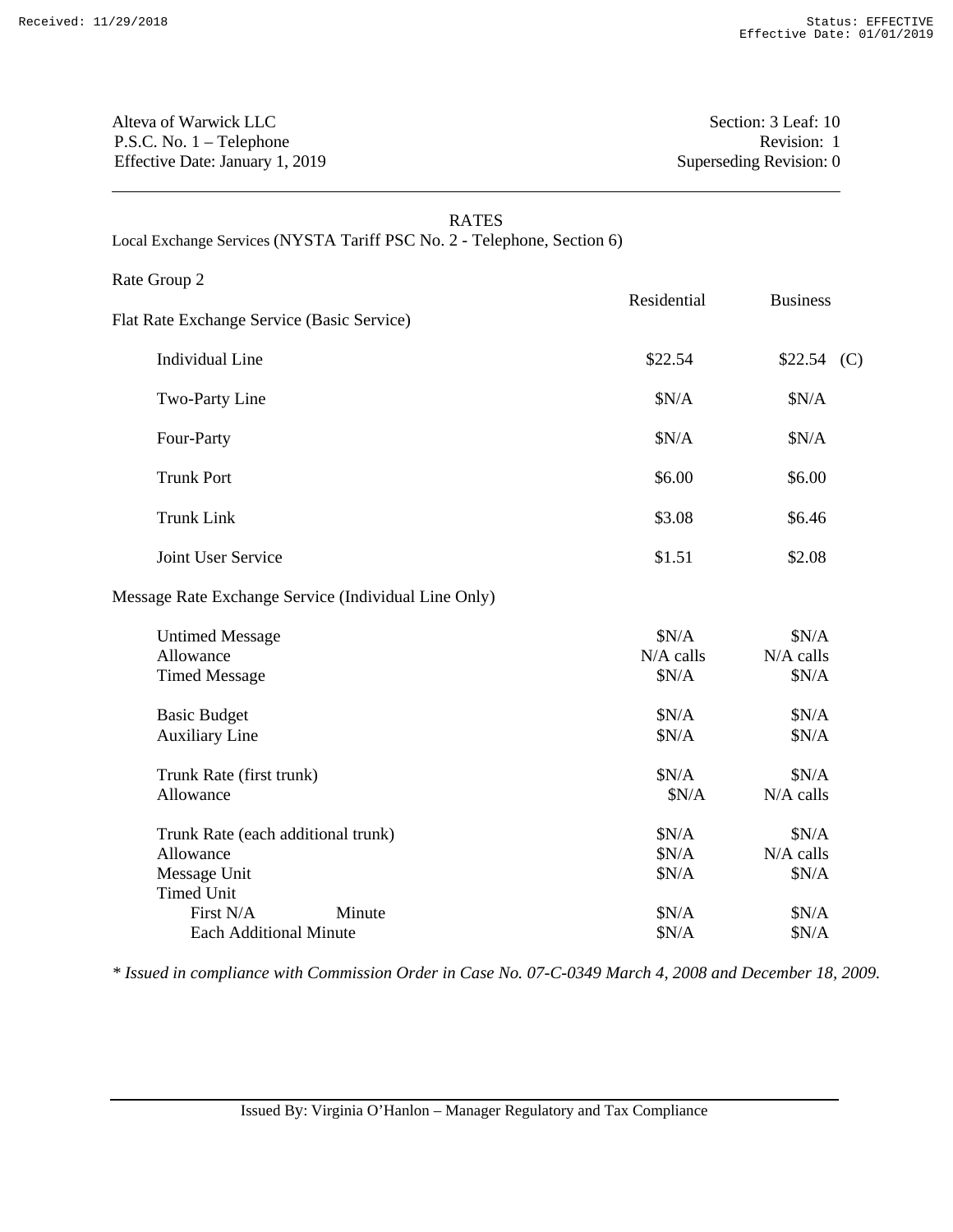Alteva of Warwick LLC Section: 3 Leaf: 11 P.S.C. No. 1 – Telephone Revision: 1 Effective Date: January 1, 2019 Superseding Revision: 0

### RATES

Local Exchange Services (NYSTA Tariff PSC No. 2 - Telephone, Section 6)

|                                       | Residential | <b>Business</b> |     |
|---------------------------------------|-------------|-----------------|-----|
| Trunk Rate (first trunk)              | \$14.46     | \$14.46         | (C) |
| Allowance                             | N/A         | N/A             |     |
| Trunk Rate (each additional trunk)    | \$14.46     | \$14.46         | (C) |
| Allowance                             | N/A         | N/A             |     |
| Message Unit                          | N/A         | N/A             |     |
| <b>Timed Unit</b><br>First N/A Minute | N/A         | N/A             |     |
| <b>Each Additional Minute</b>         | N/A         | N/A             |     |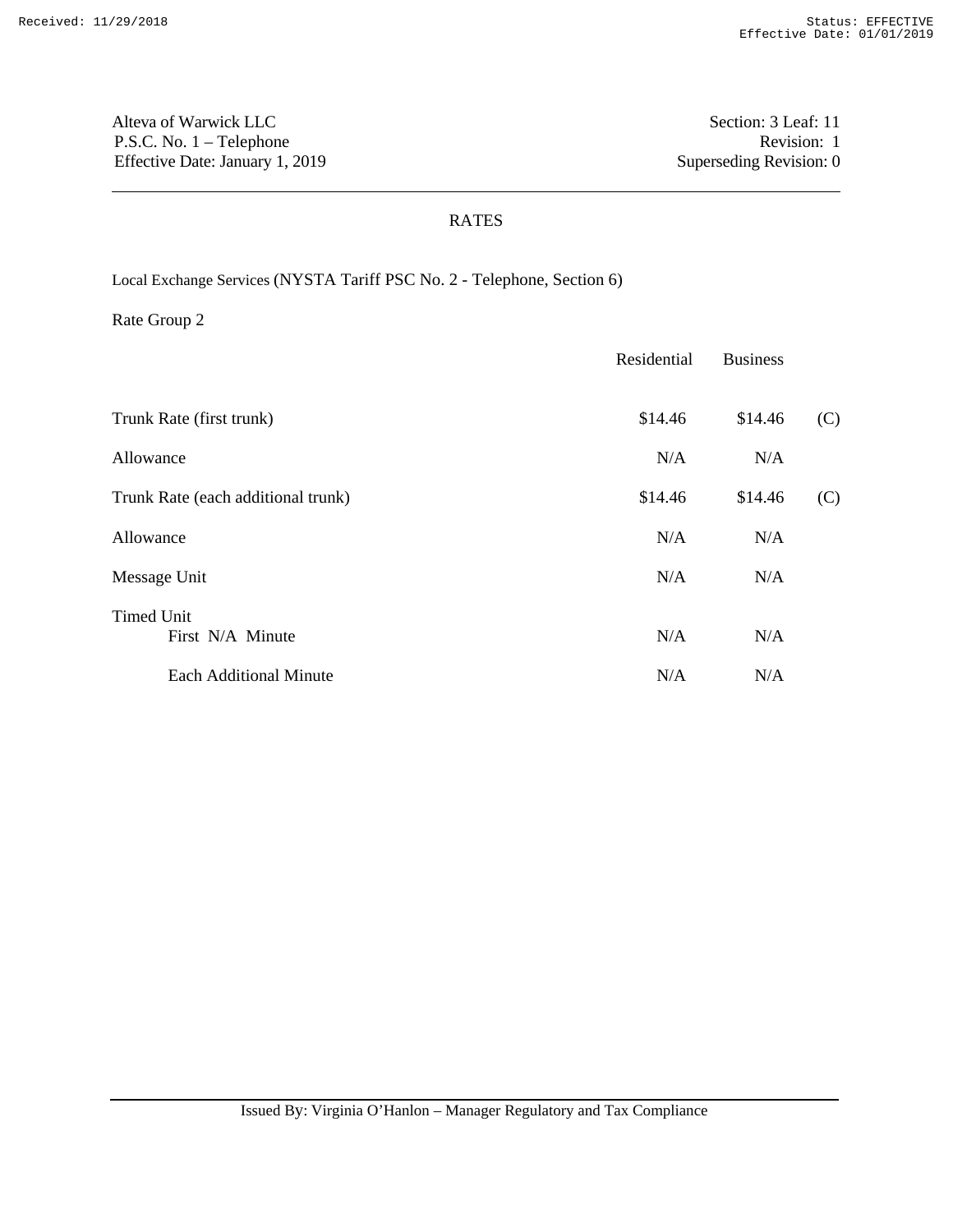Alteva of Warwick LLC Section: 3 Leaf: 12 P.S.C. No. 1 – Telephone Revision: 1 Effective Date: January 1, 2019 Superseding Revision: 0

#### RATES

Local Exchange Services (NYSTA Tariff PSC No. 2 - Telephone, Section 6)

Rate Group 3 Residential Business

Flat Rate Exchange Service (Basic Service)

| Individual Line   | \$21.99 | \$21.99(C) |
|-------------------|---------|------------|
| Two-Party Line    | \$N/A   | \$N/A      |
| Four-Party        | \$N/A   | \$N/A      |
| <b>Trunk Port</b> | \$6.00  | \$6.00     |
| Trunk Link        | \$3.98  | \$7.70     |

Joint User Service \$1.66 \$2.28

## Message Rate Exchange Service (Individual Line Only)

| <b>Untimed Message</b>             | \$N/A       | \$N/A       |
|------------------------------------|-------------|-------------|
| Allowance                          | $N/A$ calls | $N/A$ calls |
| <b>Timed Message</b>               | \$N/A       | \$N/A       |
| <b>Basic Budget</b>                | \$N/A       | \$N/A       |
| <b>Auxiliary Line</b>              | \$N/A       | \$N/A       |
| Trunk Rate (first trunk)           | \$N/A       | \$N/A       |
| Allowance                          | $N/A$ calls | $N/A$ calls |
| Trunk Rate (each additional trunk) | \$N/A       | \$N/A       |
| Allowance                          | $N/A$ calls | $N/A$ calls |
| Message Unit                       | \$N/A       | \$N/A       |
| <b>Timed Unit</b>                  |             |             |
| First N/A Minute                   | \$N/A       | \$N/A       |
| Each Additional Minute             | \$N/A       | \$N/A       |
|                                    |             |             |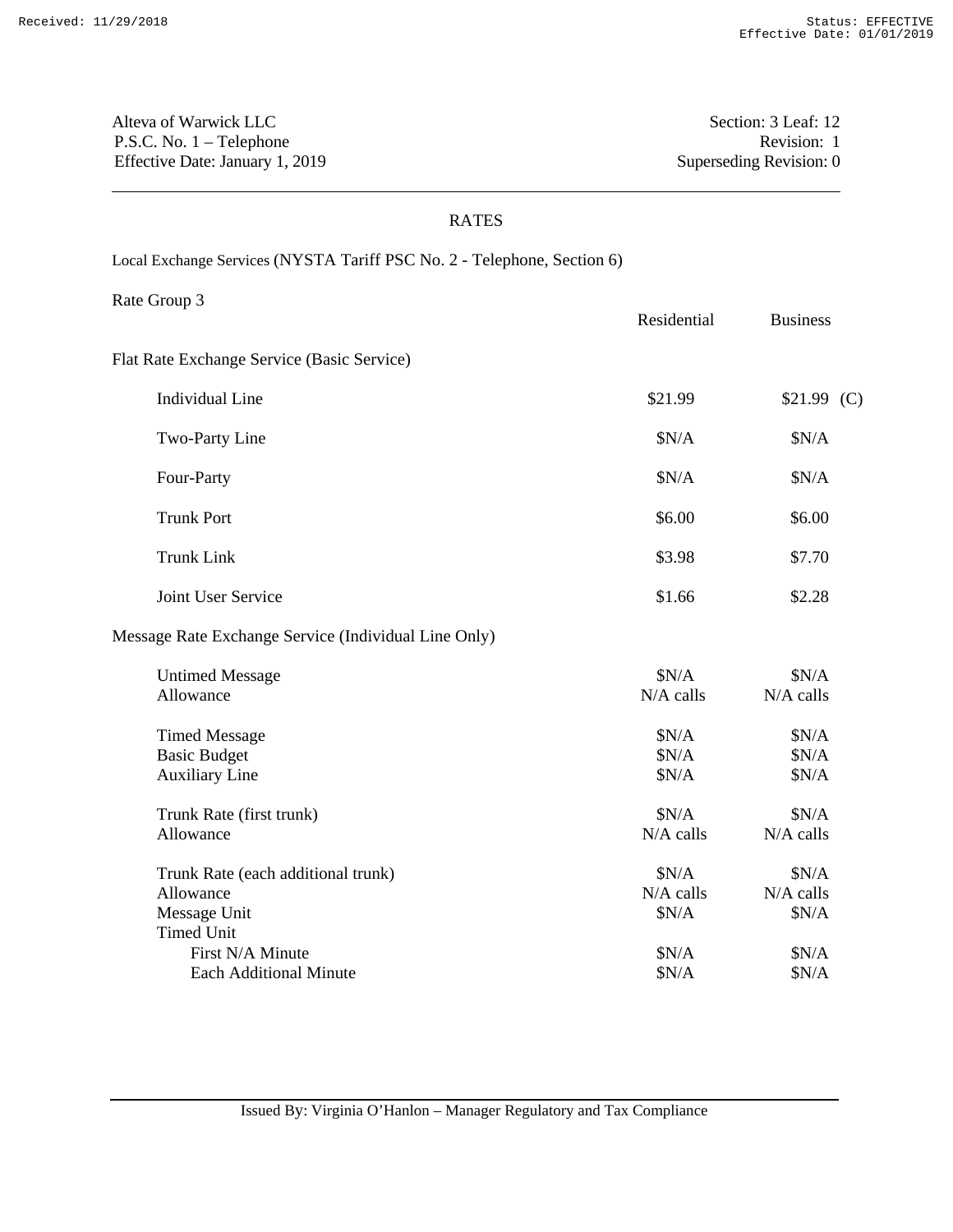Alteva of Warwick LLC Section: 3 Leaf: 13 P.S.C. No. 1 – Telephone Revision: 1 Effective Date: January 1, 2019 Superseding Revision: 0

## RATES

Local Exchange Services (NYSTA Tariff PSC No. 2 - Telephone, Section 6)

Rate Group 4

|                                                                                      | Residential                   | <b>Business</b>               |
|--------------------------------------------------------------------------------------|-------------------------------|-------------------------------|
| Flat Rate Exchange Service (Basic Service)                                           |                               |                               |
| <b>Individual Line</b>                                                               | \$22.49                       | $$22.49$ (C)                  |
| Two-Party Line                                                                       | \$N/A                         | \$N/A                         |
| Four-Party                                                                           | \$N/A                         | \$N/A                         |
| <b>Trunk Port</b>                                                                    | \$6.00                        | \$6.00                        |
| <b>Trunk Link</b>                                                                    | \$4.98                        | \$9.08                        |
| Joint User Service                                                                   | \$1.83                        | \$2.51                        |
| Message Rate Exchange Service (Individual Line Only)                                 |                               |                               |
| <b>Untimed Message</b><br>Allowance                                                  | \$N/A<br>N/A calls            | \$N/A<br>N/A calls            |
| <b>Timed Message</b><br><b>Basic Budget</b><br><b>Auxiliary Line</b>                 | \$N/A<br>\$N/A<br>\$N/A       | \$N/A<br>\$N/A<br>\$N/A       |
| Trunk Rate (first trunk)<br>Allowance                                                | \$N/A<br>$N/A$ calls          | \$N/A<br>$N/A$ calls          |
| Trunk Rate (each additional trunk)<br>Allowance<br>Message Unit<br><b>Timed Unit</b> | \$N/A<br>$N/A$ calls<br>\$N/A | \$N/A<br>$N/A$ calls<br>\$N/A |

First N/A Minute  $$N/A$  \$N/A \$N/A Each Additional Minute  $$N/A$  \$N/A \$N/A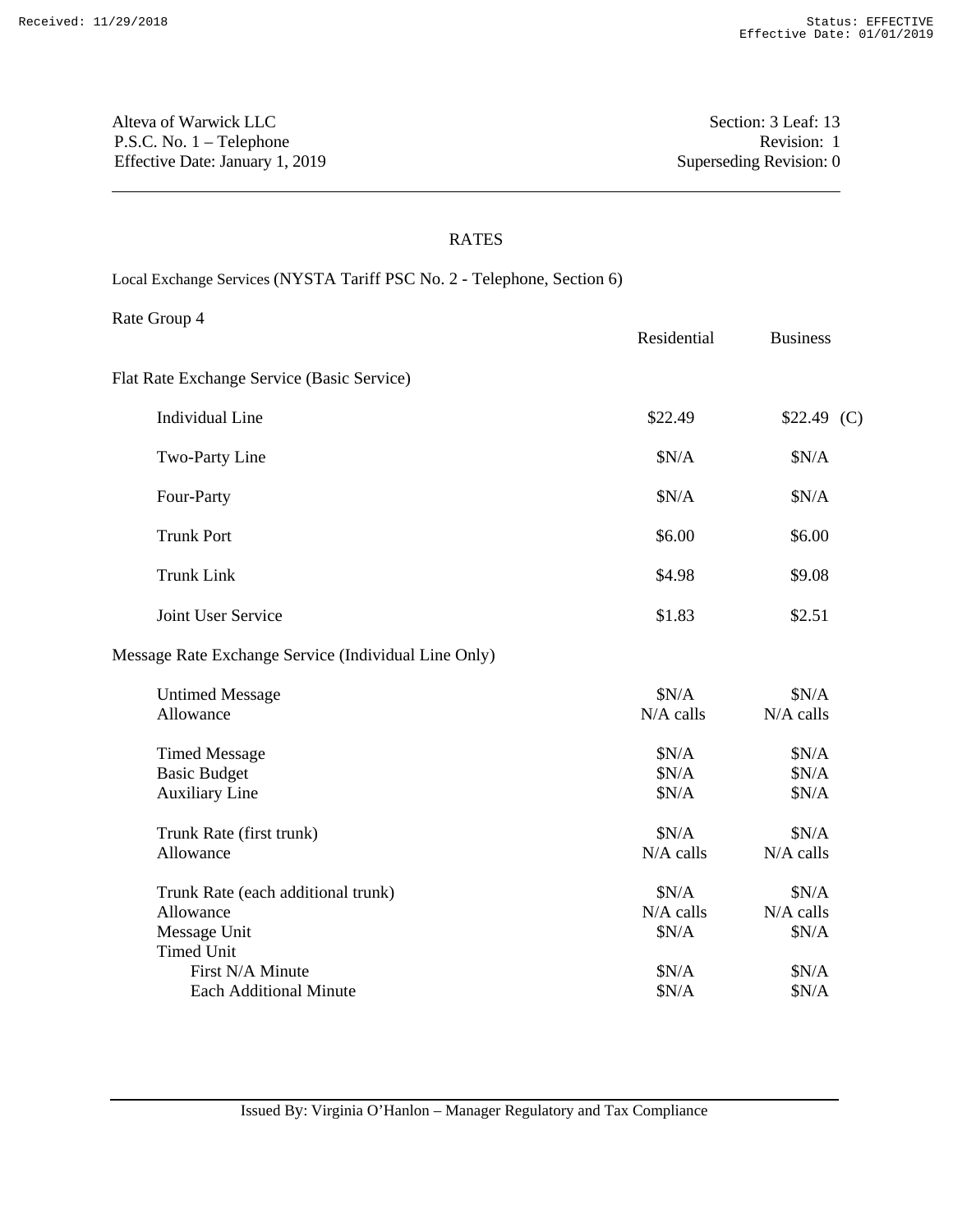Alteva of Warwick LLC Section: 3 Leaf: 14 P.S.C. No. 1 – Telephone Revision: 1 Effective Date: January 1, 2019 Superseding Revision: 0

Rate Group 5

#### RATES

Local Exchange Services (NYSTA Tariff PSC No. 2 - Telephone, Section 6)

Residential Business Flat Rate Exchange Service (Basic Service)

| Individual Line   | \$23.00 | \$23.00(C) |
|-------------------|---------|------------|
| Two-Party Line    | \$N/A   | \$N/A      |
| Four-Party        | \$N/A   | \$N/A      |
| <b>Trunk Port</b> | \$6.00  | \$6.00     |
| <b>Trunk Link</b> | \$6.08  | \$10.58    |

Joint User Service  $\qquad 2.76$ 

# Message Rate Exchange Service (Individual Line Only)

| <b>Untimed Message</b>             | \$N/A       | \$N/A       |
|------------------------------------|-------------|-------------|
| Allowance                          | $N/A$ calls | $N/A$ calls |
| <b>Timed Message</b>               | \$N/A       | \$N/A       |
| <b>Basic Budget</b>                | \$N/A       | \$N/A       |
| <b>Auxiliary Line</b>              | \$N/A       | \$N/A       |
| Trunk Rate (first trunk)           | \$N/A       | \$N/A       |
| Allowance                          | $N/A$ calls | $N/A$ calls |
| Trunk Rate (each additional trunk) | \$N/A       | \$N/A       |
| Allowance                          | $N/A$ calls | $N/A$ calls |
| Message Unit                       | \$N/A       | \$N/A       |
| <b>Timed Unit</b>                  |             |             |
| First N/A Minute                   | \$N/A       | \$N/A       |
| Each Additional Minute             | \$N/A       | \$N/A       |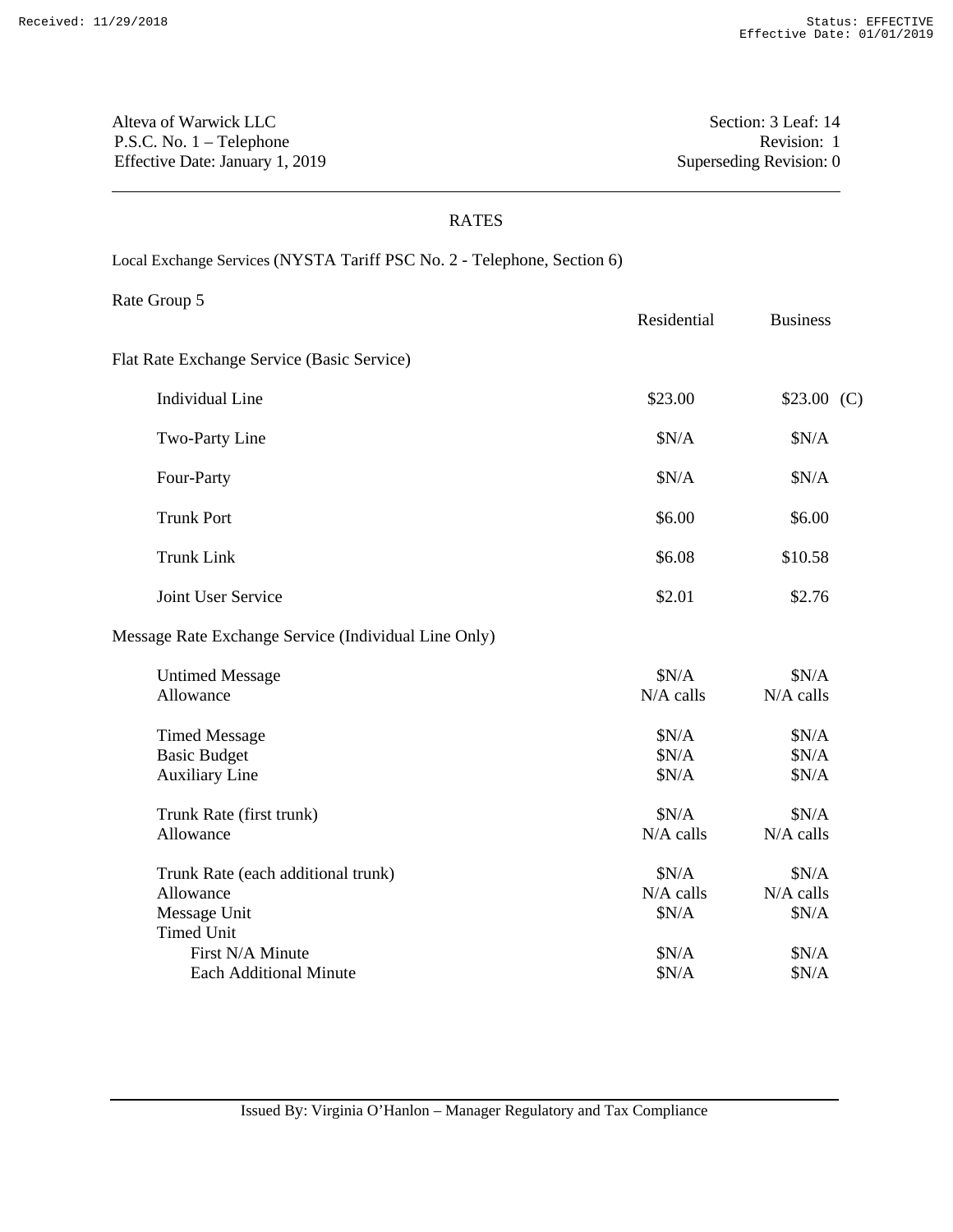Alteva of Warwick LLC Section: 3 Leaf: 15 P.S.C. No. 1 – Telephone Revision: 0 Effective Date: July 1, 2017 Superseding Revision:

## RATES

# Local Exchange Services (NYSTA Tariff PSC No. 2 - Telephone, Section 6)

|                         | All Exchanges                    | Residential | <b>Business</b> |
|-------------------------|----------------------------------|-------------|-----------------|
| <b>Seasonal Service</b> |                                  |             |                 |
|                         | <b>Option One</b>                |             |                 |
|                         | Minimum Period of Service        | N/A MTH     | $N/A$ MTH       |
|                         | Minimum Regular Service Period   | N/A MTH     | $N/A$ MTH       |
|                         | Maximum Seasonal Service Period  | N/A MTH     | $N/A$ MTH       |
|                         | <b>Discount Rate</b>             | $N/A$ %     | $N/A$ %         |
|                         | <b>Reconnection Rate</b>         | \$N/A       | \$N/A           |
|                         | <b>Option Two</b>                |             |                 |
|                         | Regular Service Period           | N/A         | to N/A          |
|                         | <b>Reconnection Charge</b>       | \$N/A       | \$N/A           |
|                         | <b>Suspended Service</b>         |             |                 |
|                         | Maximum Suspended Service Period | 5 MTH       | 5 MTH           |
|                         | <b>Discount Rate</b>             | 50 %        | 50 %            |
|                         | <b>Individual Line</b>           | \$N/A       | \$N/A           |
|                         | Two-Party Line                   | \$N/A       | \$N/A           |
|                         | Four Party                       | \$N/A       | \$N/A           |
|                         | Metered Service                  | \$N/A       | \$N/A           |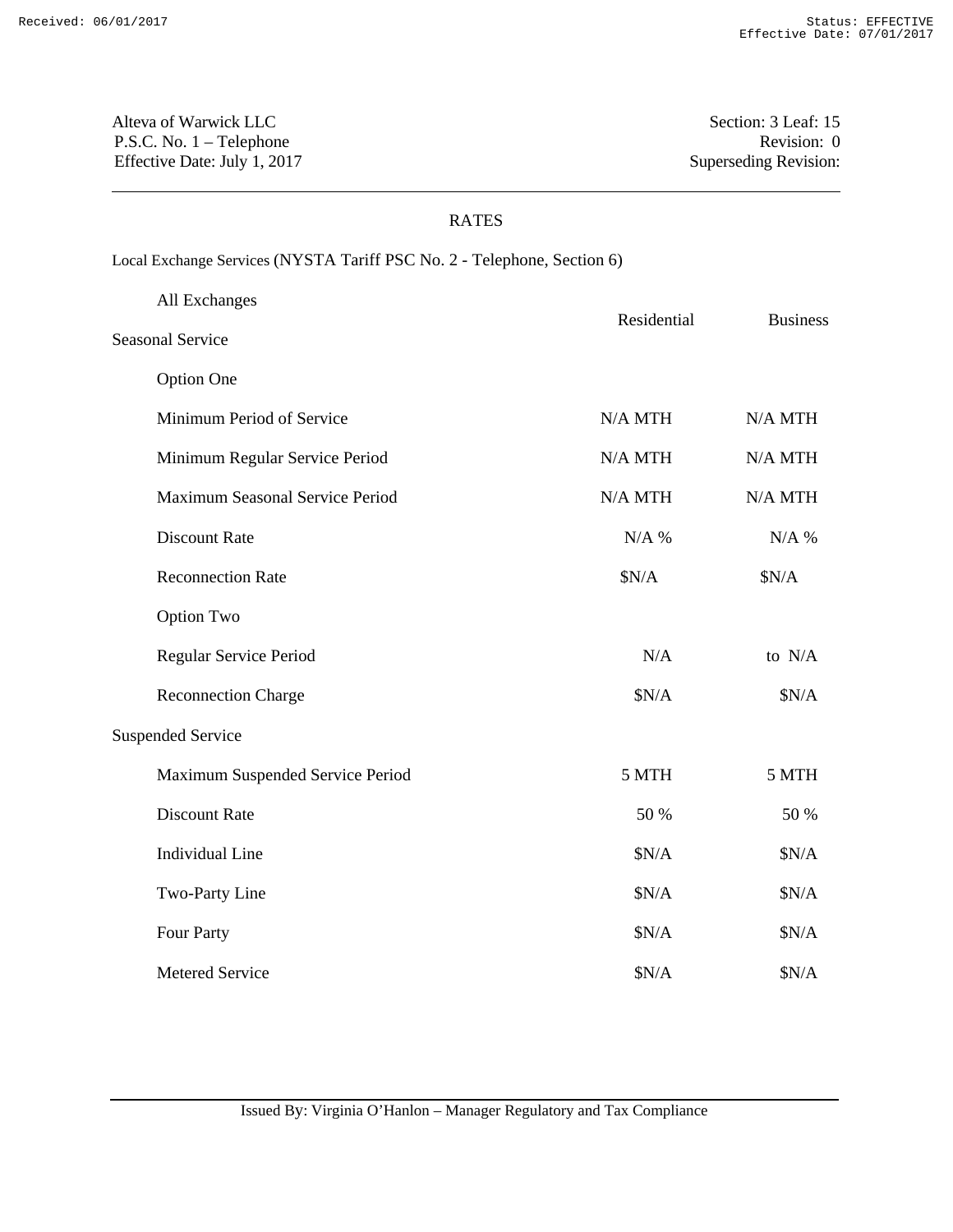Alteva of Warwick LLC Section: 3 Leaf: 16 P.S.C. No. 1 – Telephone Revision: 0 Effective Date: July 1, 2017 Superseding Revision:

## RATES

Local Exchange Services (NYSTA Tariff PSC No. 2 - Telephone, Section 6)

| All Exchanges                                 |              |                 |
|-----------------------------------------------|--------------|-----------------|
| Direct Inward Dialing Service                 |              |                 |
| <b>Monthly Trunk Rate</b>                     |              |                 |
| Rotary                                        |              | N/A             |
| Tone                                          |              | \$22.88         |
| <b>Monthly Directory Rate</b>                 |              | \$18.23         |
| (per 100 directory numbers)                   |              |                 |
|                                               | Residential  | <b>Business</b> |
| <b>Off-Premises Extension Service</b>         |              |                 |
| <b>Monthly Rate</b>                           | \$ N/A       | \$ N/A          |
| Monthly Exchange Access Line Mileage Charges  |              |                 |
| Individual (per $1/4$ mile)                   | \$ N/A       | \$ N/A          |
| Two-Party (per 1/4 mile)                      | \$ N/A       | \$ N/A          |
| Trunk (per $1/4$ mile)                        | \$ N/A       | \$ N/A          |
|                                               | Per 1/4 Mile | Minimum         |
|                                               | Rate         | Rate            |
| Off-Premises Extension Service (per 1/4 mile) |              |                 |
| <b>General Distribution</b>                   | \$1.08       | \$1.08          |
| Non-General Distribution                      | \$1.29       | \$1.29          |
| Interexchange                                 | \$1.08       | \$1.08          |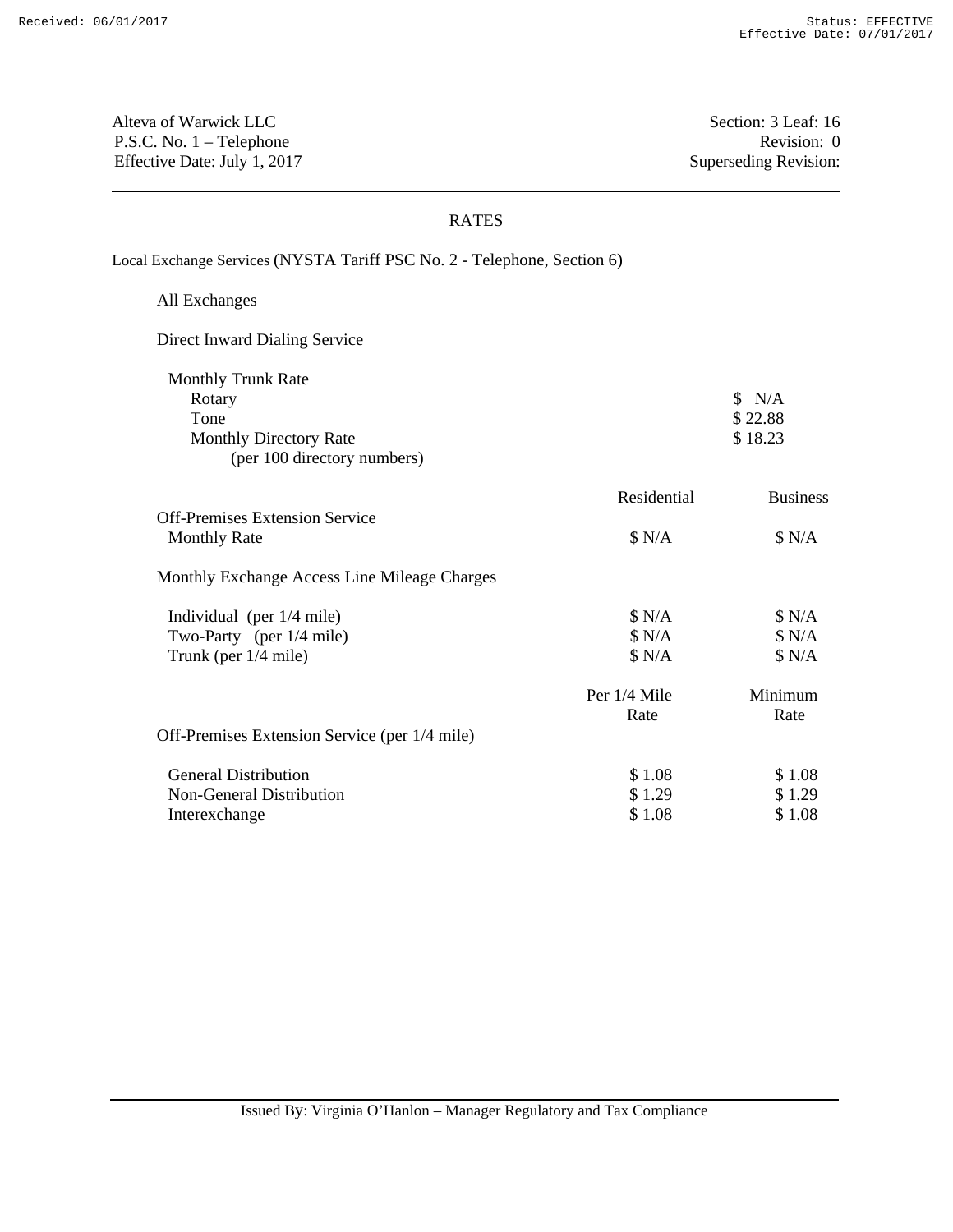Alteva of Warwick LLC Section: 3 Leaf: 17 P.S.C. No. 1 – Telephone Revision: 0 Effective Date: July 1, 2017 Superseding Revision:

### RATES

Local Exchange Services (NYSTA Tariff PSC No. 2 - Telephone, Section 6)

All Exchanges

Foreign Exchange Service

| <b>Mileage Rates</b>                                            | Monthly<br>Rate             | Minimum<br>Rate             |
|-----------------------------------------------------------------|-----------------------------|-----------------------------|
| <b>Intracompany Circuits</b>                                    |                             |                             |
| <b>Adjacent Exchanges With Toll</b>                             | \$N/A                       | \$N/A                       |
| Adjacent Exchanges W/O Toll                                     | \$1.08                      | \$1.08                      |
| Non-adjacent Exchanges With Toll                                | \$N/A                       | \$N/A                       |
| Non-adjacent Exchanges W/O Toll                                 | \$1.08                      | \$1.08                      |
| <b>Intercompany Circuits</b>                                    |                             |                             |
| <b>Adjacent Exchanges With Toll</b>                             | \$1.08                      | \$1.08                      |
| Adjacent Exchanges W/O Toll                                     | \$1.08                      | \$1.08                      |
| <b>Toll Substitute Charge</b>                                   |                             |                             |
| Regular Access Line<br>Tie Line<br><b>Administrative Charge</b> | \$42.74<br>\$6.62<br>\$1.11 | \$42.74<br>\$6.62<br>\$1.11 |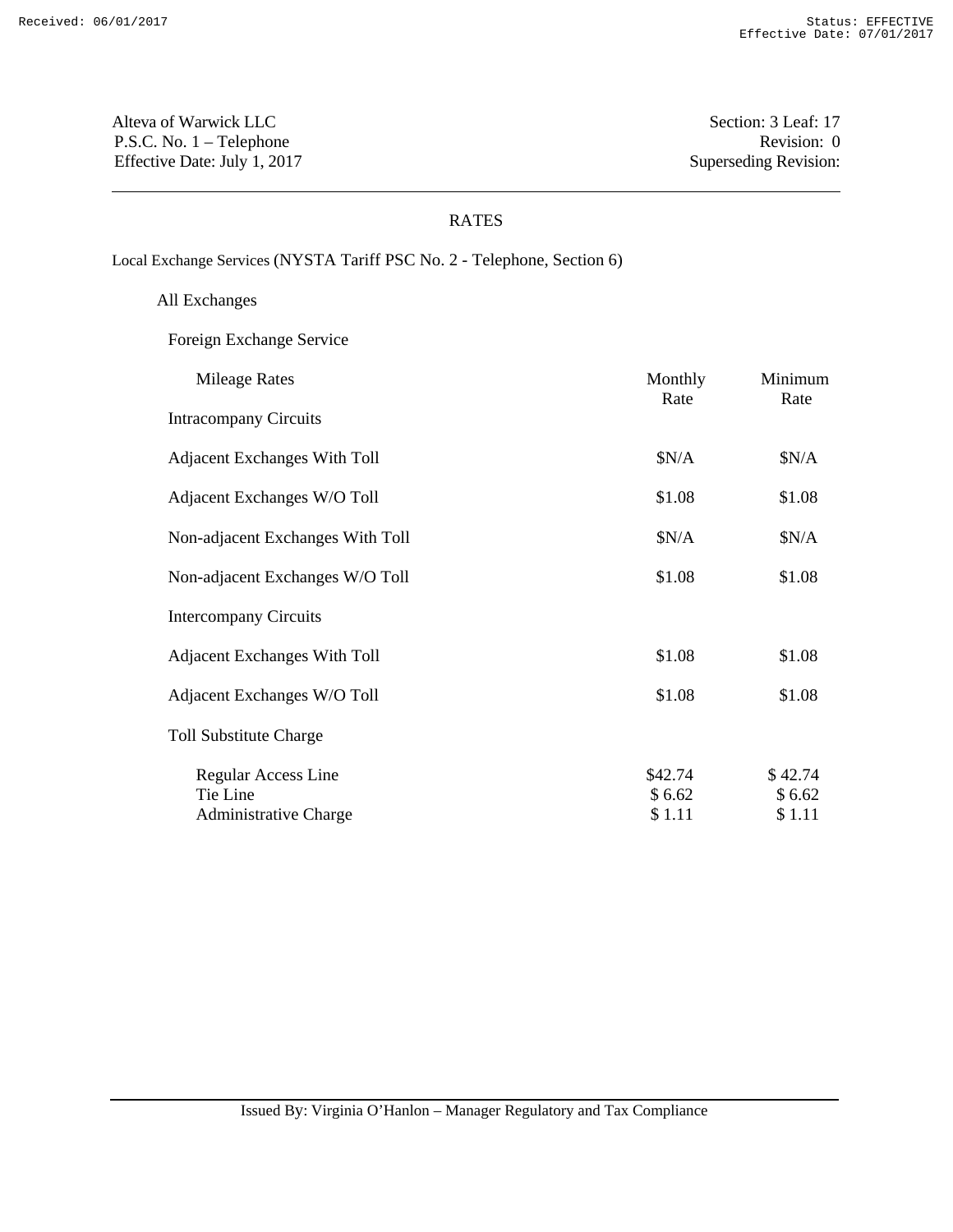Alteva of Warwick LLC Section: 3 Leaf: 18 P.S.C. No. 1 – Telephone Revision: 0 Effective Date: July 1, 2017 Superseding Revision:

## RATES

| Supplemental Services (NYSTA Tariff PSC No. 2 - Telephone, Section 7) |                               |       | Residential | <b>Business</b> |        |
|-----------------------------------------------------------------------|-------------------------------|-------|-------------|-----------------|--------|
|                                                                       |                               | Min   | Max         | Min             | Max    |
| 1.                                                                    | <b>Touch Tone</b>             | \$N/A | \$N/A       | \$N/A           | \$N/A  |
| 2.                                                                    | <b>Custom Calling Service</b> |       |             |                 |        |
|                                                                       | Call Waiting                  | \$N/A | \$N/A       | \$N/A           | \$N/A  |
|                                                                       | <b>Cancel Call Waiting</b>    | \$N/A | \$N/A       | \$N/A           | \$N/A  |
|                                                                       | Call Waiting with             |       |             |                 |        |
|                                                                       | <b>Cancel Call Waiting</b>    | \$.75 | \$3.00      | \$1.00          | \$4.00 |
|                                                                       | Call Forwarding               | \$.75 | \$3.00      | \$1.00          | \$4.00 |
|                                                                       | Call Forward-Busy             | \$.75 | \$3.00      | \$1.00          | \$4.00 |
|                                                                       | Call Forward-Don't Answer     | \$.75 | \$3.00      | \$1.00          | \$4.00 |
|                                                                       | Call Forward-Busy or          |       |             |                 |        |
|                                                                       | Don't Answer                  | \$N/A | \$N/A       | \$N/A           | N/A    |
|                                                                       | Three Way Calling             | \$.75 | \$4.00      | \$1.00          | \$6.00 |
|                                                                       | Speed Calling 8-Code          | \$.75 | \$3.00      | \$1.00          | \$4.00 |
|                                                                       | Speed Calling 30-Code         | \$.75 | \$4.00      | \$1.00          | \$6.00 |
|                                                                       | <b>Call Restriction</b>       | \$N/A | \$N/A       | \$N/A           | N/A    |
|                                                                       | <b>Intercom Calling</b>       | \$N/A | \$N/A       | \$N/A           | N/A    |
|                                                                       | Call Transfer                 | \$N/A | \$N/A       | \$N/A           | N/A    |
|                                                                       | <b>Reminder Service</b>       | \$N/A | N/A         | \$N/A           | N/A    |
|                                                                       | Hot Line                      | \$.75 | \$4.00      | \$1.00          | \$6.00 |
|                                                                       | Warm Line                     | \$N/A | \$N/A       | \$N/A           | \$N/A  |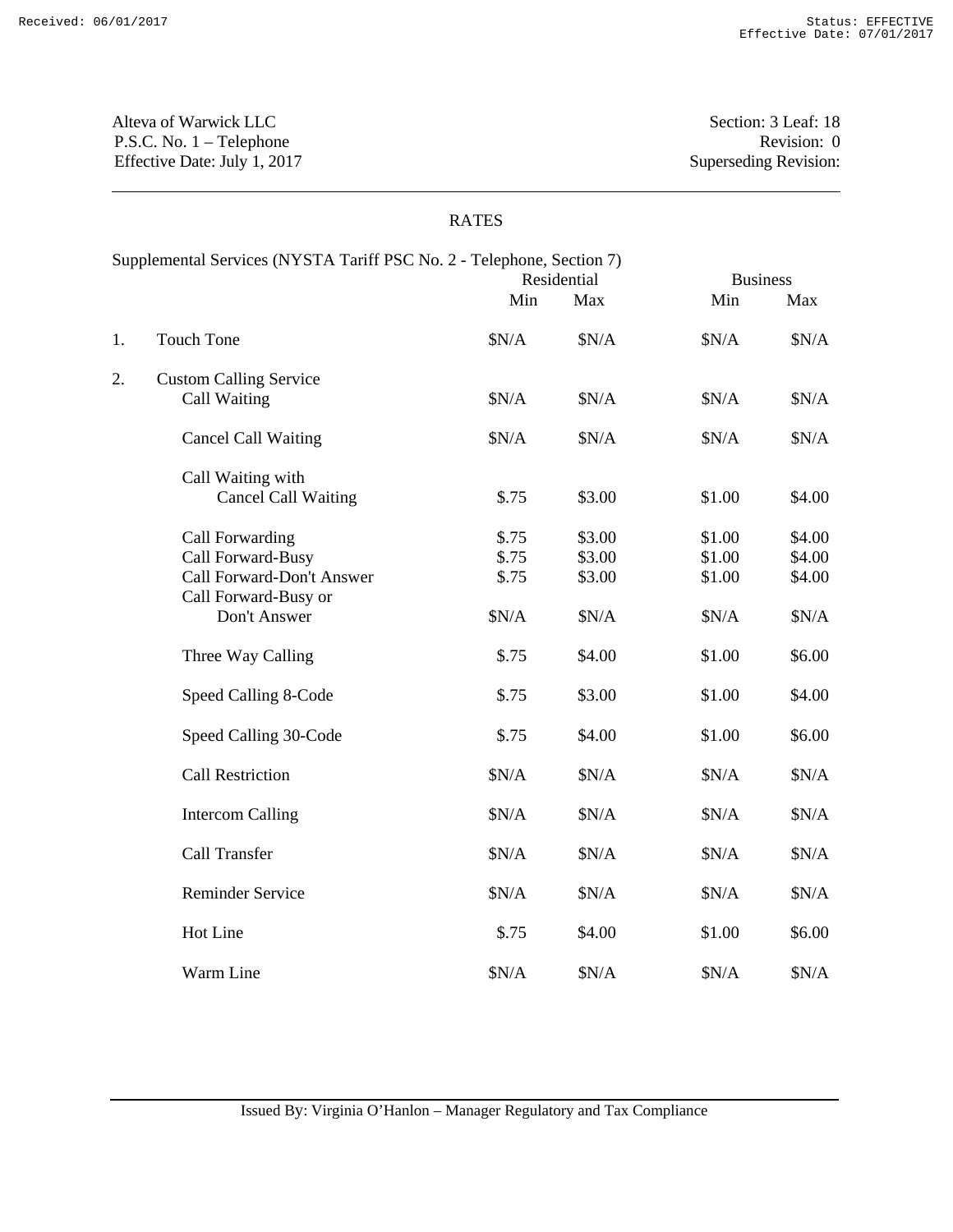Alteva of Warwick LLC Section: 3 Leaf: 19 P.S.C. No. 1 – Telephone Revision: 0 Effective Date: July 1, 2017 Superseding Revision:

### RATES

# Supplemental Services (NYSTA Tariff PSC No. 2 - Telephone, Section 7)

|    |                                                              | Residential |            | <b>Business</b> |            |  |
|----|--------------------------------------------------------------|-------------|------------|-----------------|------------|--|
|    |                                                              | Min         | Max        | Min             | Max        |  |
| 2. | Custom Calling Service (cont'd)                              |             |            |                 |            |  |
|    | <b>Consultation Hold</b>                                     | \$N/A       | \$N/A      | \$N/A           | \$N/A      |  |
|    | <b>Last Number Redial</b>                                    | \$N/A       | \$N/A      | \$N/A           | \$N/A      |  |
|    | Hold                                                         | \$N/A       | \$N/A      | \$N/A           | \$N/A      |  |
|    | Distinctive Ringing                                          | \$.75       | \$4.00     | \$1.00          | \$6.00     |  |
|    | Call Forwarding USP                                          | \$N/A       | \$N/A      | \$N/A           | \$N/A      |  |
|    | Call Forwarding Override                                     | \$N/A       | \$N/A      | \$N/A           | \$N/A      |  |
|    | Call Forwarding<br><b>Remote Reprogramming</b>               | \$N/A       | \$N/A      | \$N/A           | \$N/A      |  |
|    | <b>Toll Call Forwarding</b>                                  | \$N/A       | \$N/A      | \$N/A           | N/A        |  |
|    | Ring Again                                                   | \$N/A       | \$N/A      | \$N/A           | \$N/A      |  |
|    | <b>Ring Again Denied</b>                                     | \$N/A       | \$N/A      | \$N/A           | \$N/A      |  |
|    | <b>Toll Control Service</b>                                  | \$1.50      | \$3.50     | \$1.50          | \$3.50     |  |
|    | <b>Two Feature Discount</b><br><b>Three Feature Discount</b> | N/A<br>N/A  | N/A<br>N/A | N/A<br>N/A      | N/A<br>N/A |  |
|    | Four or More Feature Discount                                | N/A         | N/A        | N/A             | N/A        |  |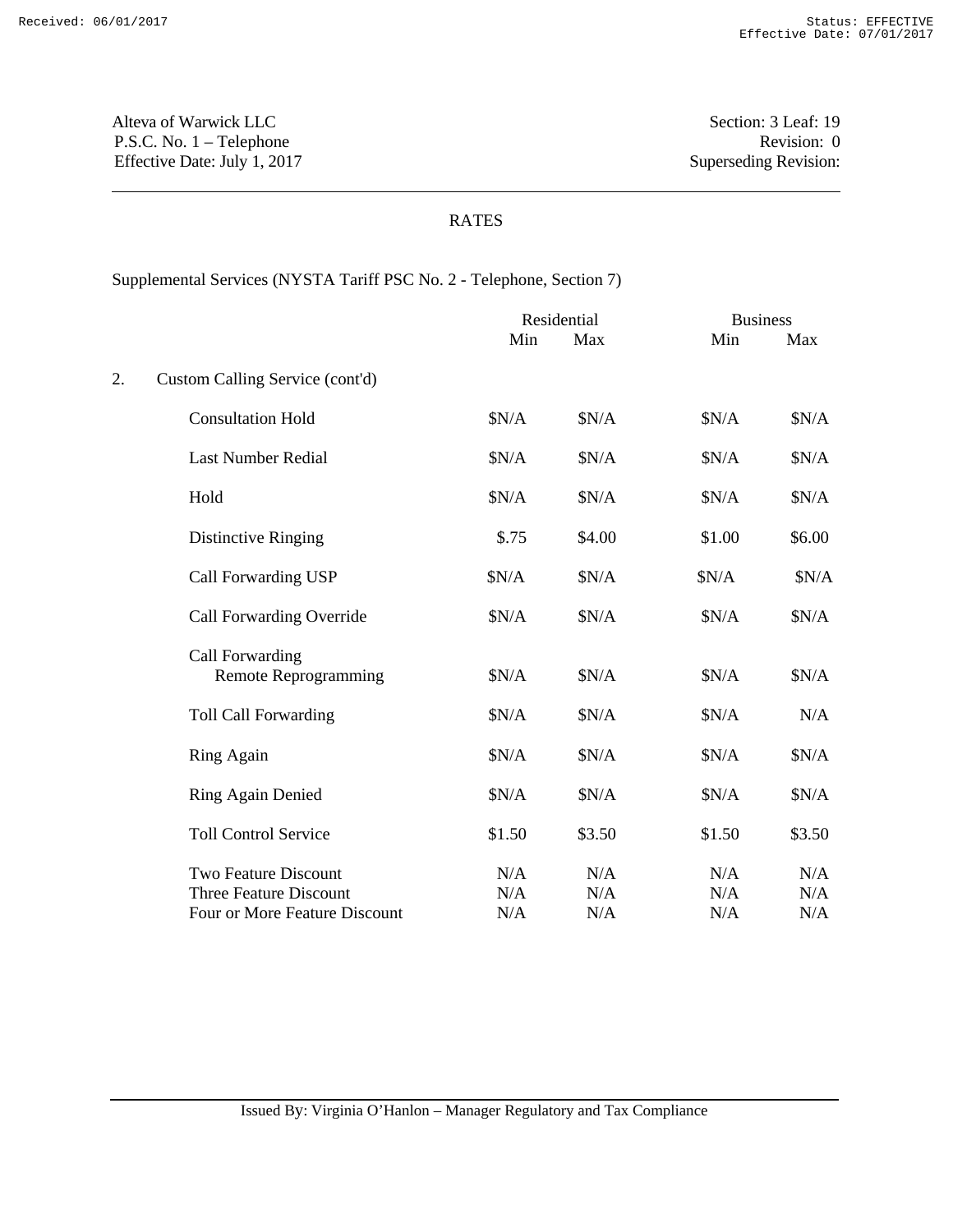Alteva of Warwick LLC Section: 3 Leaf: 20 P.S.C. No. 1 – Telephone Revision: 1 Effective Date: July 1, 2017 Superseding Revision: 0

#### RATES

Supplemental Services (NYSTA Tariff PSC No. 2 - Telephone, Section 7)

3. Custom Calling Packages

|                  |                                 | Residential |          | <b>Business</b> |          |     |
|------------------|---------------------------------|-------------|----------|-----------------|----------|-----|
|                  |                                 | Min         | Max      | Min             | Max      |     |
|                  | Package One                     | \$N/A       | \$N/A    | \$N/A           | \$N/A    |     |
|                  | Package Two                     | \$N/A       | \$N/A    | \$N/A           | \$N/A    |     |
|                  | Package Three                   | \$N/A       | \$N/A    | \$N/A           | \$N/A    |     |
|                  | Package Four                    | \$N/A       | \$N/A    | \$N/A           | \$N/A    |     |
|                  | Package Five                    | \$N/A       | \$N/A    | \$N/A           | \$N/A    |     |
|                  | Package One includes: N/A       |             |          |                 |          |     |
|                  | Package Two includes: N/A       |             |          |                 |          |     |
|                  | Package Three includes: N/A     |             |          |                 |          |     |
|                  | Package Four includes: N/A      |             |          |                 |          |     |
|                  | Package Five includes: N/A      |             |          |                 |          |     |
|                  |                                 | Residential |          | <b>Business</b> |          |     |
|                  |                                 | Min         | Max      | Min             | Max      |     |
| $\overline{4}$ . | <b>Remote Call Forwarding</b>   | \$.75       | \$3.00   | \$1.00          | \$4.00   |     |
| 5.               | Multiline Hunt Service          | \$N/A       | \$N/A    | \$N/A           | \$N/A    |     |
| 6.               | <b>Extended Number</b>          |             |          |                 |          |     |
|                  | <b>Referral Service</b>         | \$1.00      | \$1.12   | \$N/A           | \$N/A    | (C) |
| 7.               | Data Security Service           | \$N/A       | \$N/A    | \$N/A           | \$N/A    |     |
| 8.               | <b>Busy Verification</b>        | \$0.50      | \$1.00   | \$0.50          | \$1.00   | (C) |
| 9.               | <b>Interruption Service</b>     | \$1.00      | \$3.00   | \$1.00          | \$3.00   | (C) |
| 10.              | Directory Assistance            | \$.45       | \$2.00   | \$.45           | \$2.00   |     |
|                  | Directory Assistance            |             |          |                 |          |     |
|                  | Call Completion                 | \$N/A       | \$N/A    | \$N/A           | \$N/A    |     |
| 11.              | <b>Critical Facilities</b>      |             |          |                 |          |     |
|                  | Administration Service per Hour | \$120.00    | \$200.00 | \$120.00        | \$250.00 |     |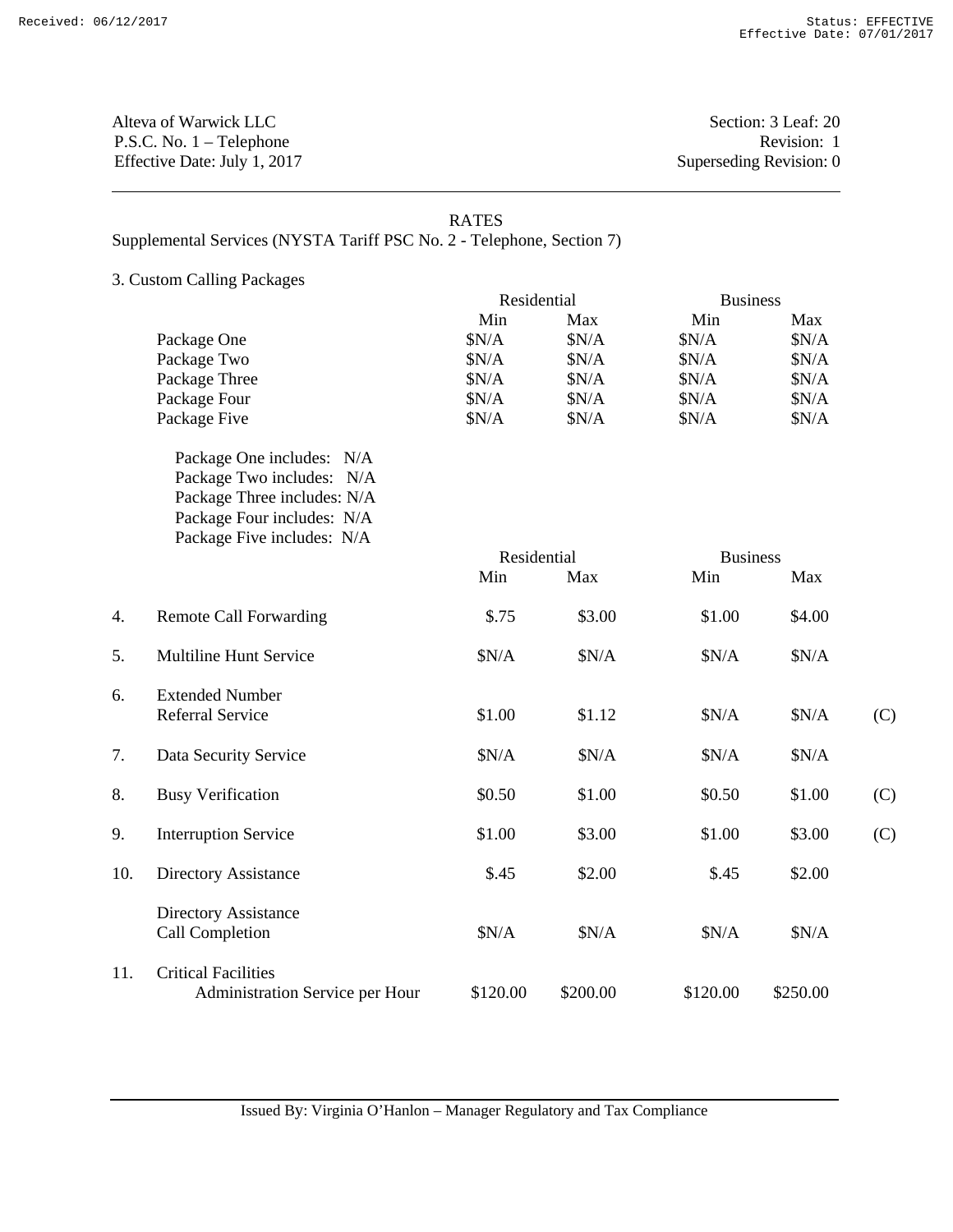Alteva of Warwick LLC Section: 3 Leaf: 21 P.S.C. No. 1 – Telephone Revision: 0 Effective Date: July 1, 2017 Superseding Revision:

## RATES

Supplemental Services (NYSTA Tariff PSC No. 2 - Telephone, Section 7)

|     |                                            | Residential |        |        | <b>Business</b> |  |
|-----|--------------------------------------------|-------------|--------|--------|-----------------|--|
|     |                                            | Min         | Max    | Min    | Max             |  |
| 12. | Voice Mail Service                         |             |        |        |                 |  |
|     | <b>Standard Service</b>                    | \$3.75      | \$6.50 | \$3.75 | \$6.50          |  |
|     | <b>Call Answering Feature</b>              | \$N/A       | \$N/A  | \$N/A  | \$N/A           |  |
|     | <b>Maximum Message</b><br>Length (minutes) | 1.0         | 10.0   | 1.0    | 10.0            |  |
|     | Maximum Total<br>Messages Stored           | 5           | 25     | 5      | 25              |  |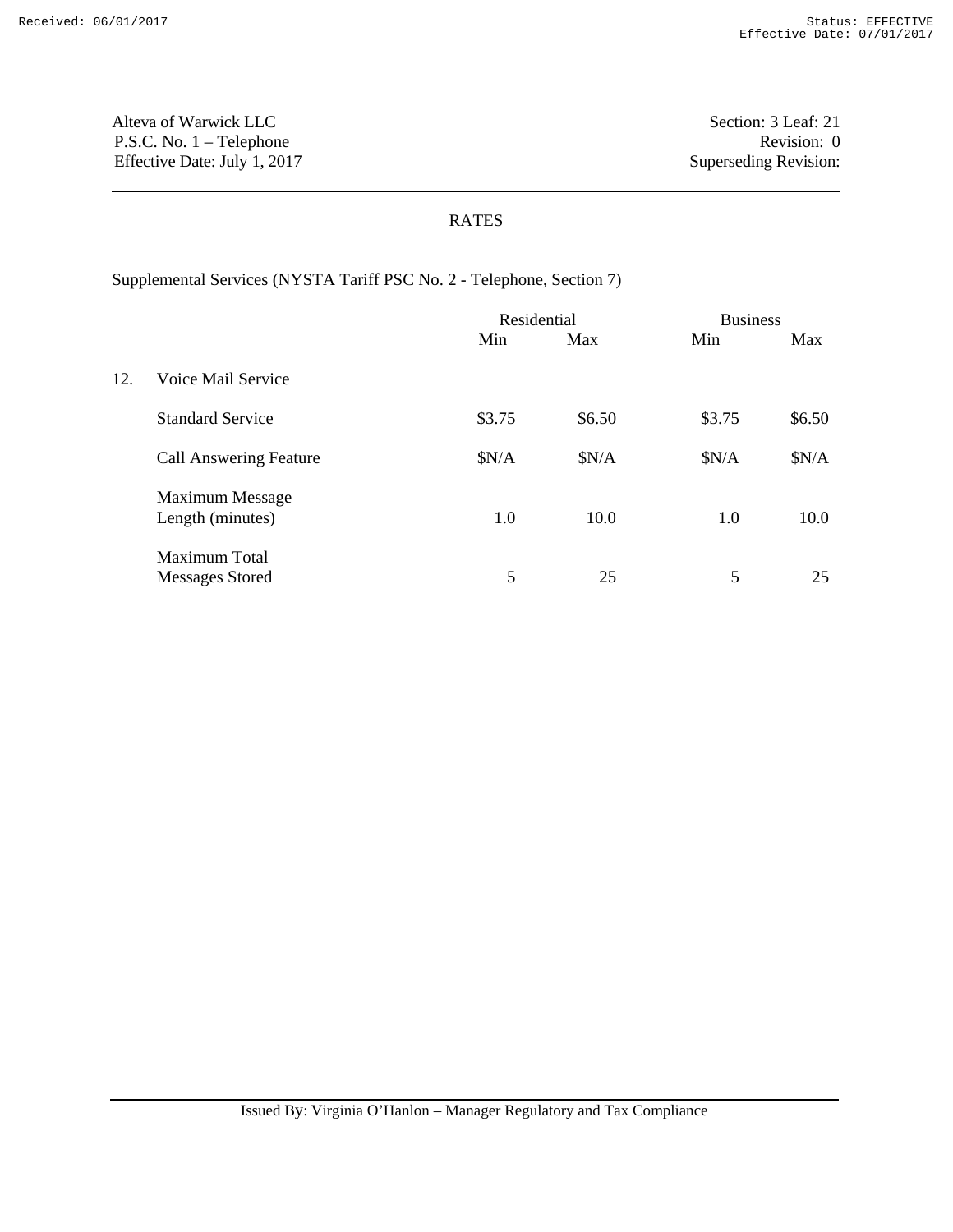Alteva of Warwick LLC Section: 3 Leaf: 22 P.S.C. No. 1 – Telephone Revision: 0 Effective Date: July 1, 2017 Superseding Revision:

### RATES

Supplemental Services (NYSTA Tariff PSC No. 2 - Telephone, Section 7)

|     |                                  | Residential |         | <b>Business</b> |         |
|-----|----------------------------------|-------------|---------|-----------------|---------|
|     |                                  | Min         | Max     | Min             | Max     |
| 13. | <b>Class Services</b>            |             |         |                 |         |
|     | Repeat Dialing*                  | \$0.00      | \$2.00  | \$0.00          | \$2.00  |
|     | Call Return*                     | \$0.00      | \$2.00  | \$0.00          | \$2.00  |
|     | Call ID & Name                   | \$0.00      | \$11.00 | \$0.00          | \$14.00 |
|     | Call ID w/                       |             |         |                 |         |
|     | Call Waiting                     | \$0.00      | \$11.00 | \$0.00          | \$11.00 |
|     | <b>Priority Ringing</b>          | 0.00        | 3.25    | 0.00            | 3.25    |
|     | <b>Selective Call Forwarding</b> | 0.00        | 3.25    | 0.00            | 3.25    |
|     | Call Screening                   | 0.00        | 3.25    | 0.00            | 3.25    |
|     | <b>Selective Call Acceptance</b> | 0.00        | 3.25    | 0.00            | 3.25    |
|     | Anonymous Call Rejection         | 0.00        | 3.25    | 0.00            | 2.00    |
|     | Call Trace                       | 0.00        | 3.25    | 0.00            | 2.00    |
|     | Simultaneous Ring                | 0.00        | 4.50    | 0.00            | 4.50    |
|     | Blocking Option Change Charge**  |             |         |                 |         |
|     | Per-Call Restrict                | 5.00        | 5.00    | 5.00            | 5.00    |
|     | Per-line Restrict                | 5.00        | 5.00    | 5.00            | 5.00    |
|     | <b>Two Feature Discount</b>      | N/A         | N/A     | N/A             | N/A     |
|     | Three Feature Discount           | N/A         | N/A     | N/A             | N/A     |
|     | <b>Four Feature Discount</b>     | N/A         | N/A     | N/A             | N/A     |

\* Per use

\*\*A customer is entitled to change blocking options two times during the six months after Caller ID is available in the customers Central Office territory. A customer is also entitled to change two times if they are a new customer to the serving area of the Central Office territory. Customers electing the per-line blocking option after the initial six months or in excess of two changes within the six month period will incur a non-recurring charge as specified above.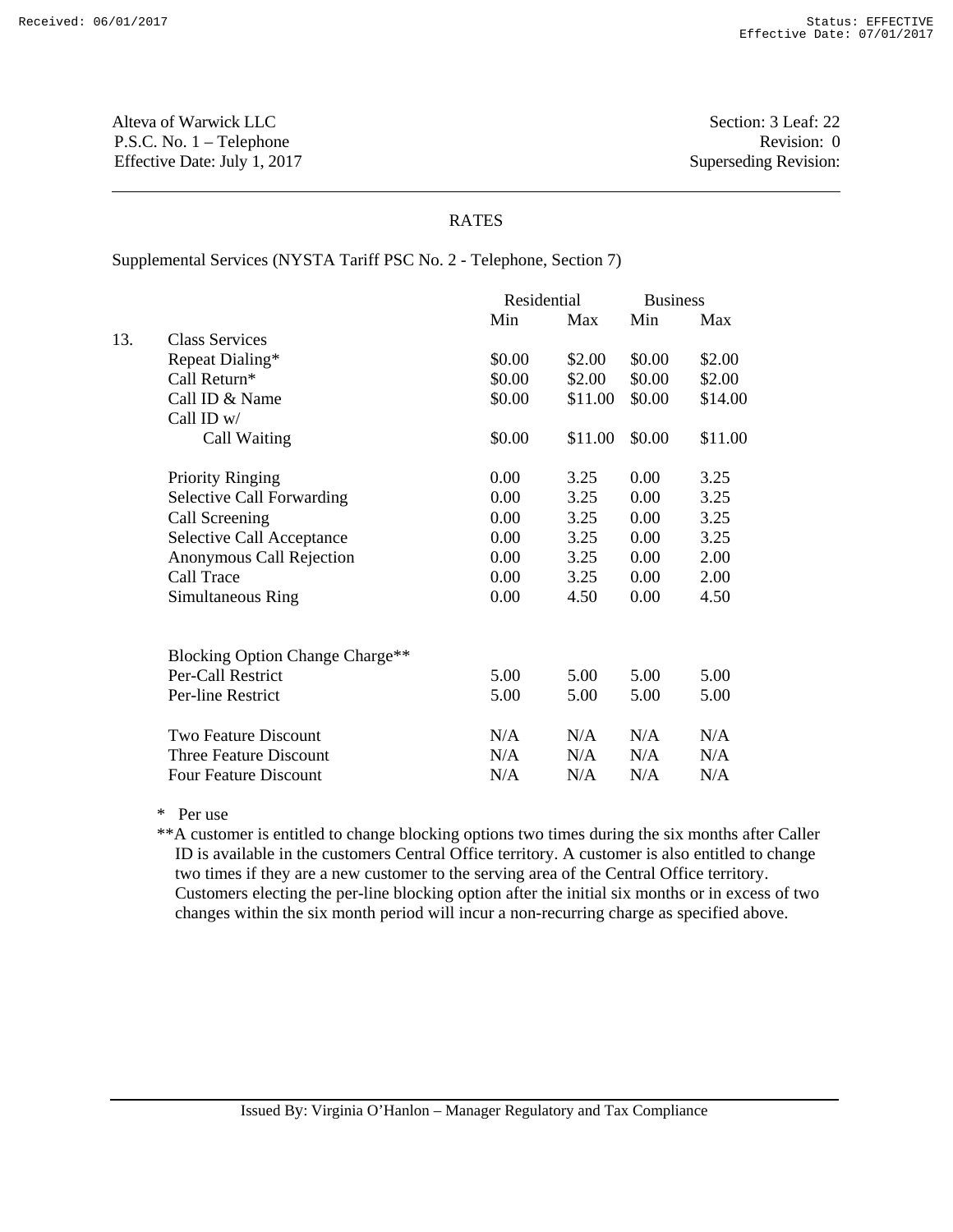Alteva of Warwick LLC Section: 3 Leaf: 23 P.S.C. No. 1 – Telephone Revision: 0 Effective Date: July 1, 2017 Superseding Revision:

# RATES

Supplemental Services (NYSTA Tariff PSC No. 2 - Telephone, Section 7)

14. Audio Teleconferencing Service

|                                                 | Residential |         | <b>Business</b> |         |
|-------------------------------------------------|-------------|---------|-----------------|---------|
|                                                 | Min         | Max     | Min             | Max     |
| 1. Service Order/Set-up Min<br>(per Conference) | \$5.00      | \$30.00 | \$5.00          | \$30.00 |
| 2. Usage Charge (per hour)                      | \$5.00      | \$30.00 | \$5.00          | \$30.00 |
| 3. Port Charge (per port)                       | \$1.00      | \$30.00 | \$1.00          | \$30.00 |
| 4. Cancellation Fee                             | \$5.00      | \$30.00 | \$5.00          | \$30.00 |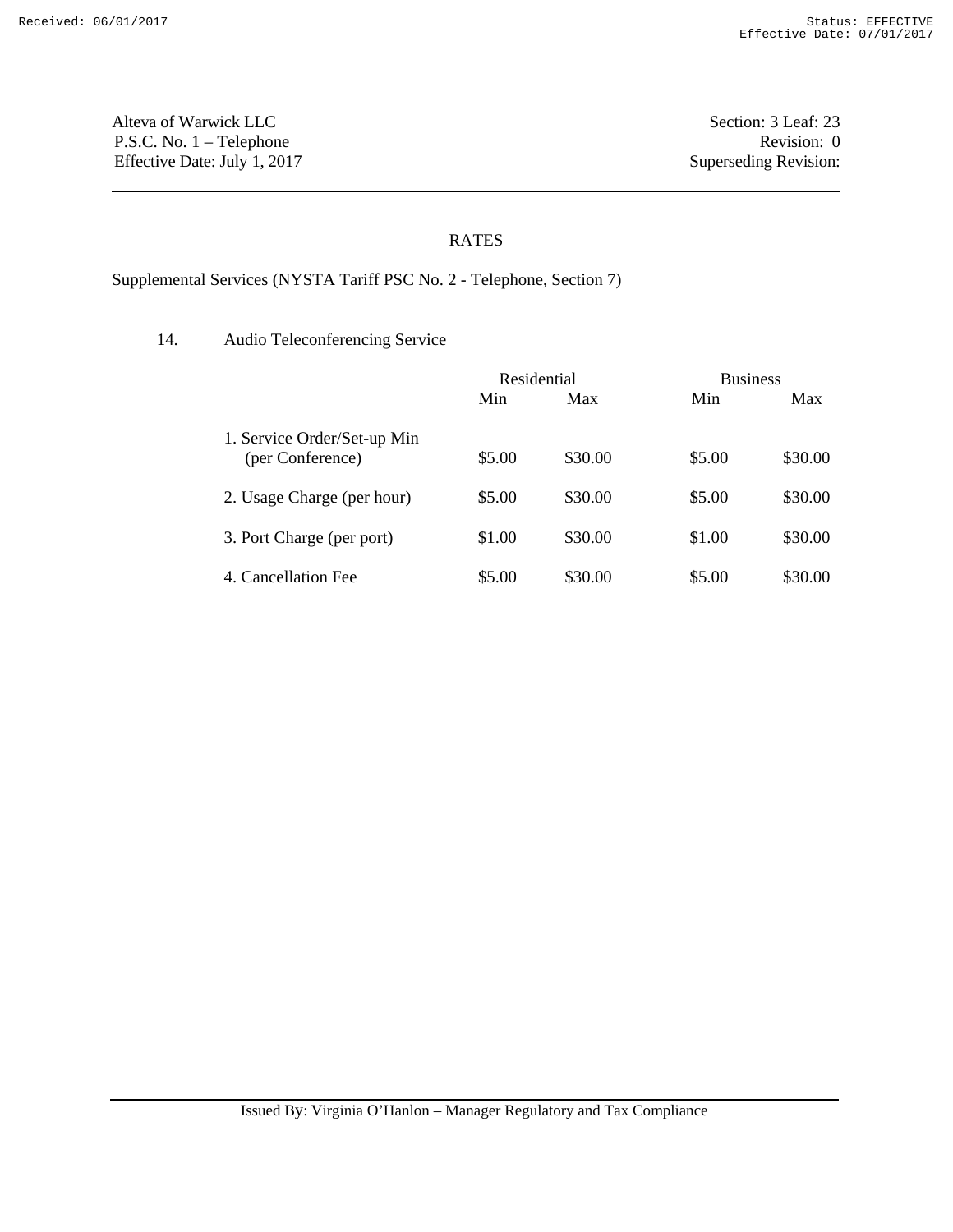Alteva of Warwick LLC Section: 3 Leaf: 24 P.S.C. No. 1 – Telephone Revision: 0 Effective Date: July 1, 2017 Superseding Revision:

### RATES

Private Line Service (NYSTA Tariff PSC No. 2 - Telephone, Section 8)

Monthly Rates

|                                               |         | Residence |                               | <b>Business</b> |  |
|-----------------------------------------------|---------|-----------|-------------------------------|-----------------|--|
|                                               | Min     | Max       | Min                           | Max             |  |
| 1. Integrated Services Digital Network (ISDN) |         |           |                               |                 |  |
| One Circuit Switched Data Line                | \$10.00 | \$30.00   | \$10.00                       | \$30.00         |  |
| Two Circuit Switched Data and<br>Voice Lines  | \$15.00 | \$45.00   | \$15.00                       | \$45.00         |  |
|                                               |         |           | <b>Usage Rates Per Minute</b> |                 |  |
|                                               | Min     | Max       | Min                           | Max             |  |
| Usage Charges Per B Channel                   | \$.005  | \$.035    | \$.005                        | \$.035          |  |

2. The company concurs with the rates filed by Alteva of Warwick LLC in tariff PSC No. 2 – Telephone for private line service.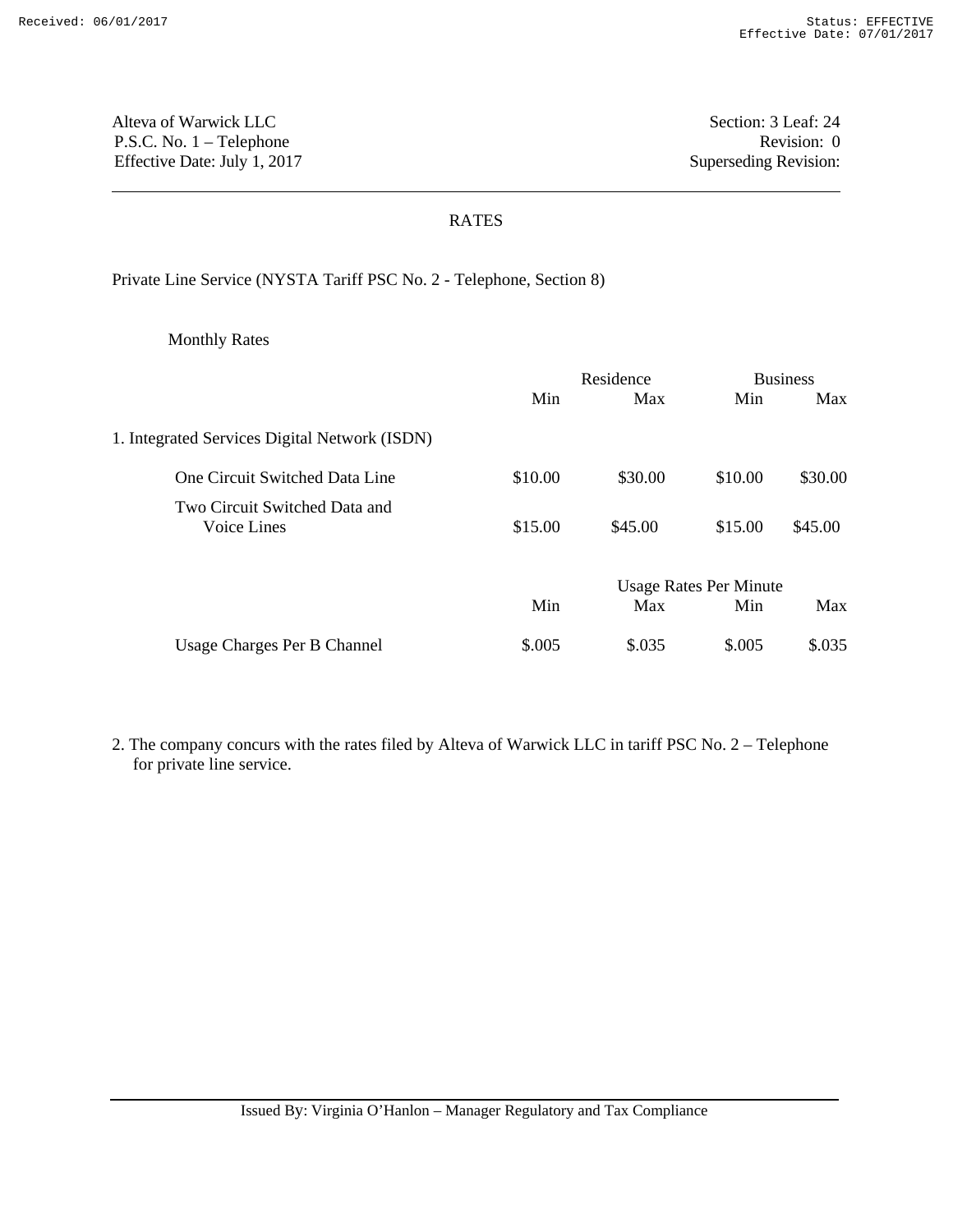Alteva of Warwick LLC Section: 3 Leaf: 25 P.S.C. No. 1 – Telephone Revision: 0 Effective Date: July 1, 2017 Superseding Revision:

### RATES

Special Equipment, Services and Programs (NYSTA Tariff PSC No. 2 - Telephone, Section 9)

NO RATES FOR THIS SECTION AT THIS TIME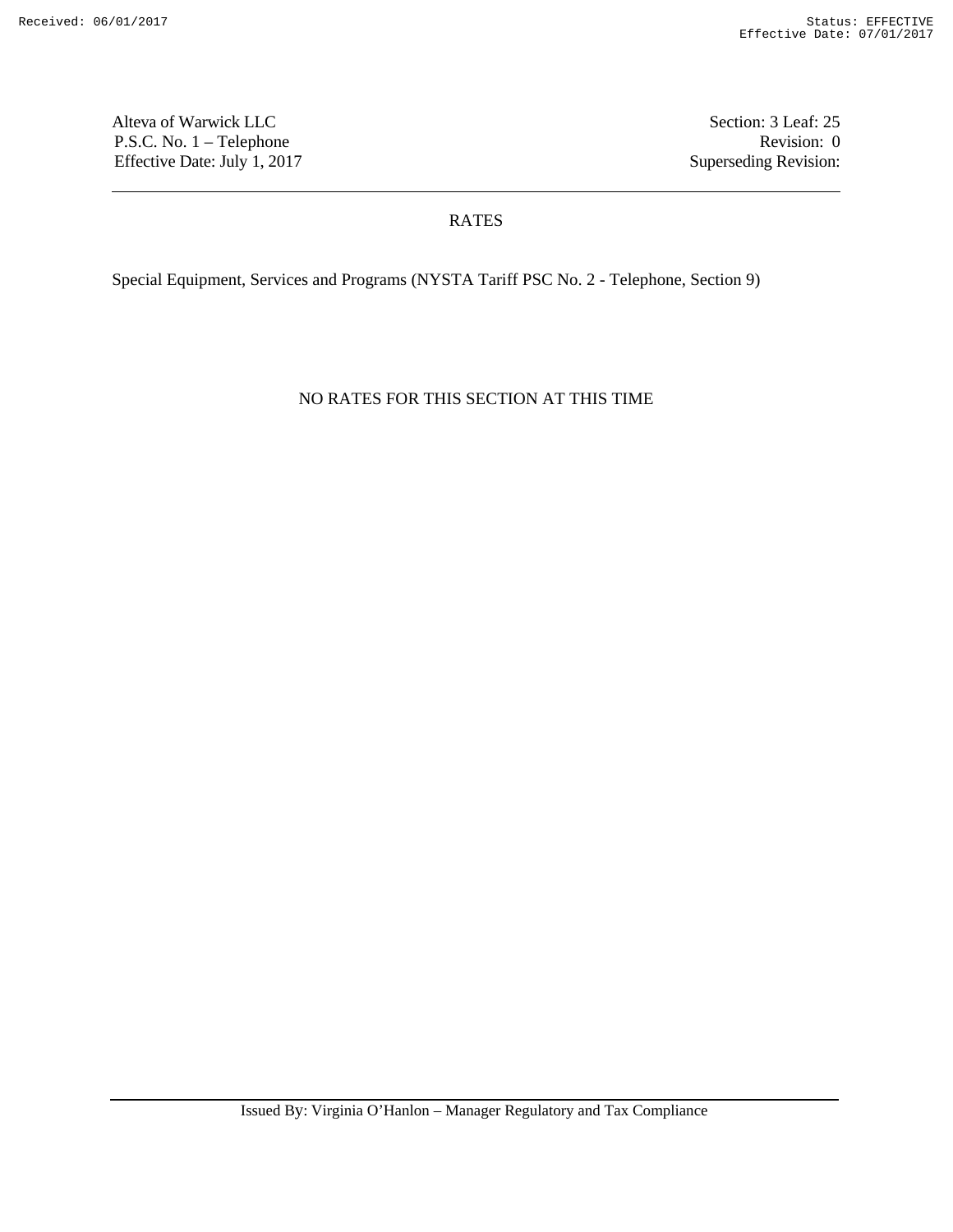Alteva of Warwick LLC Section: 3 Leaf: 26 P.S.C. No. 1 – Telephone Revision: 0 Effective Date: July 1, 2017 Superseding Revision:

## RATES

Pay Telephone Service (NYSTA Tariff PSC No. 2 - Telephone, Section 10)

| 1. | <b>Public Access Line Service</b><br>Monthly Flat Rate Service Charge | \$7.37      |
|----|-----------------------------------------------------------------------|-------------|
|    | Monthly Message Rate Service Charge                                   | \$ N/A      |
|    | <b>Local Call Rate</b>                                                |             |
|    | <b>Untimed Message Rate</b>                                           | \$ N/A      |
|    | Call Allowance                                                        | $N/A$ calls |
|    | <b>Timed Message Rate</b>                                             |             |
|    | First N/A Minutes                                                     | \$ N/A      |
|    | Each Additional N/A Minutes                                           | \$ N/A      |
|    | <b>Outgoing Screening</b>                                             | \$2.81      |
|    | Incoming Blocking                                                     | \$ N/A      |
|    | Coin Supervision Service                                              | \$6.00      |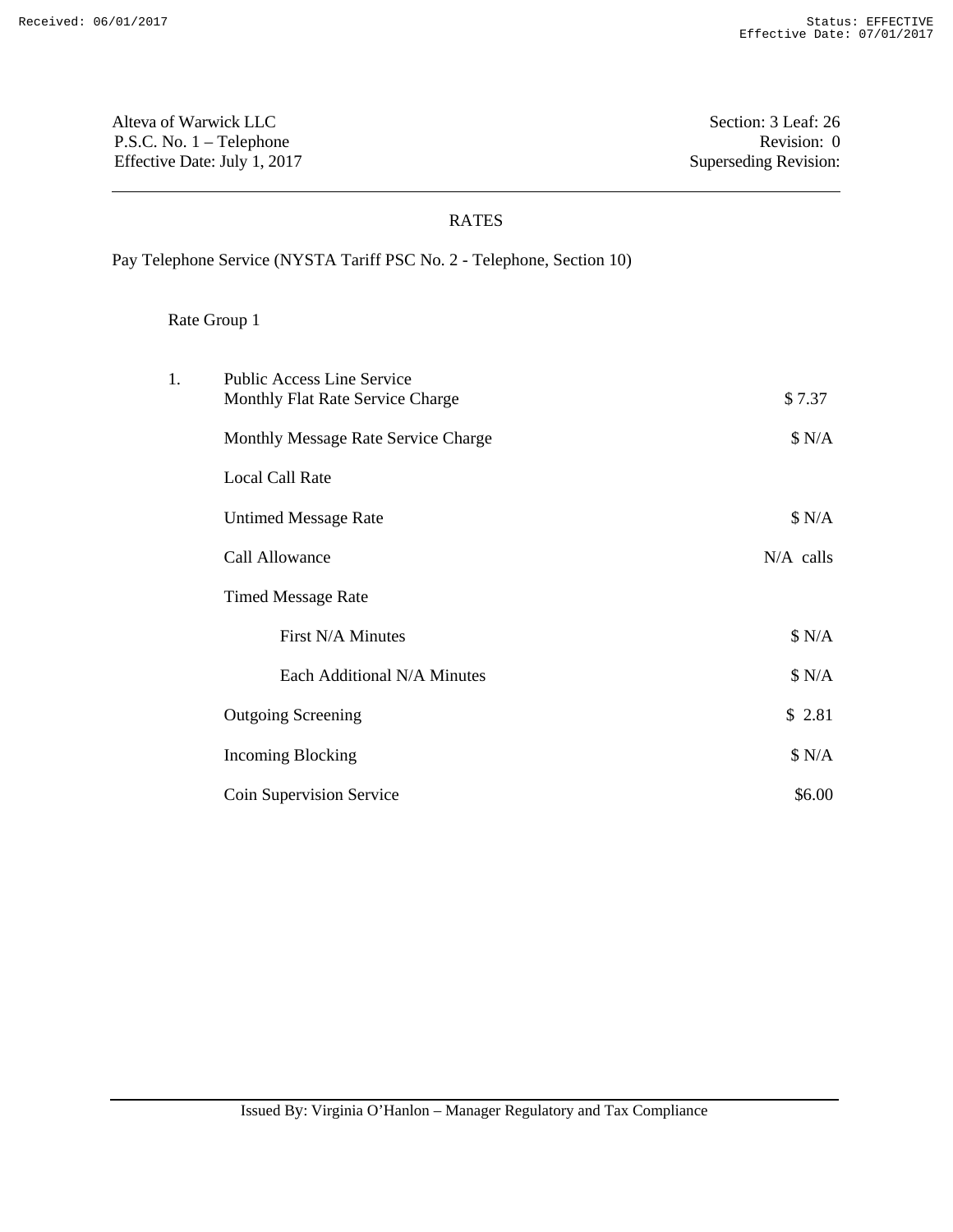Alteva of Warwick LLC Section: 3 Leaf: 27 P.S.C. No. 1 – Telephone Revision: 0 Effective Date: July 1, 2017 Superseding Revision:

### RATES

Pay Telephone Service (NYSTA Tariff PSC No. 2 - Telephone, Section 10)

| 1. | <b>Public Access Line Service</b><br>Monthly Flat Rate Service Charge | \$8.11      |
|----|-----------------------------------------------------------------------|-------------|
|    | Monthly Message Rate Service Charge                                   | \$ N/A      |
|    | <b>Local Call Rate</b>                                                |             |
|    | <b>Untimed Message Rate</b>                                           | \$ N/A      |
|    | Call Allowance                                                        | $N/A$ calls |
|    | <b>Timed Message Rate</b>                                             |             |
|    | First N/A Minutes                                                     | \$ N/A      |
|    | Each Additional N/A Minutes                                           | \$ N/A      |
|    | <b>Outgoing Screening</b>                                             | \$2.81      |
|    | <b>Incoming Blocking</b>                                              | \$ N/A      |
|    | Coin Supervision Service                                              | \$6.00      |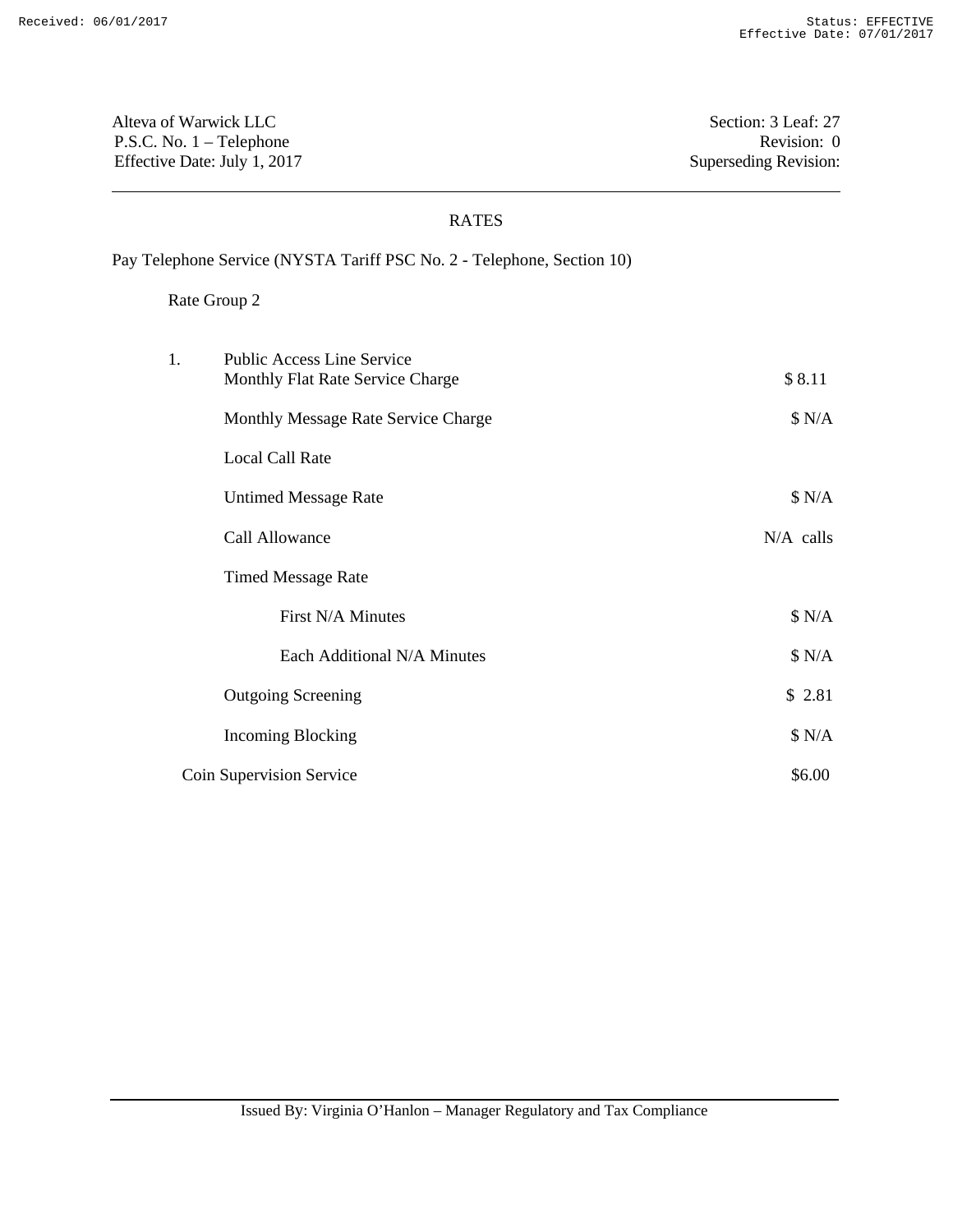Alteva of Warwick LLC Section: 3 Leaf: 28 P.S.C. No. 1 – Telephone Revision: 0 Effective Date: July 1, 2017 Superseding Revision:

## RATES

Pay Telephone Service (NYSTA Tariff PSC No. 2 - Telephone, Section 10)

| 1. | <b>Public Access Line Service</b><br>Monthly Flat Rate Service Charge | \$8.92    |
|----|-----------------------------------------------------------------------|-----------|
|    | Monthly Message Rate Service Charge                                   | \$ N/A    |
|    | <b>Local Call Rate</b>                                                |           |
|    | <b>Untimed Message Rate</b>                                           | \$ N/A    |
|    | Call Allowance                                                        | N/A calls |
|    | <b>Timed Message Rate</b>                                             |           |
|    | First N/A Minutes                                                     | \$ N/A    |
|    | Each Additional N/A Minutes                                           | \$ N/A    |
|    | <b>Outgoing Screening</b>                                             | \$2.81    |
|    | <b>Incoming Blocking</b>                                              | \$ N/A    |
|    | Coin Supervision Service                                              | \$6.00    |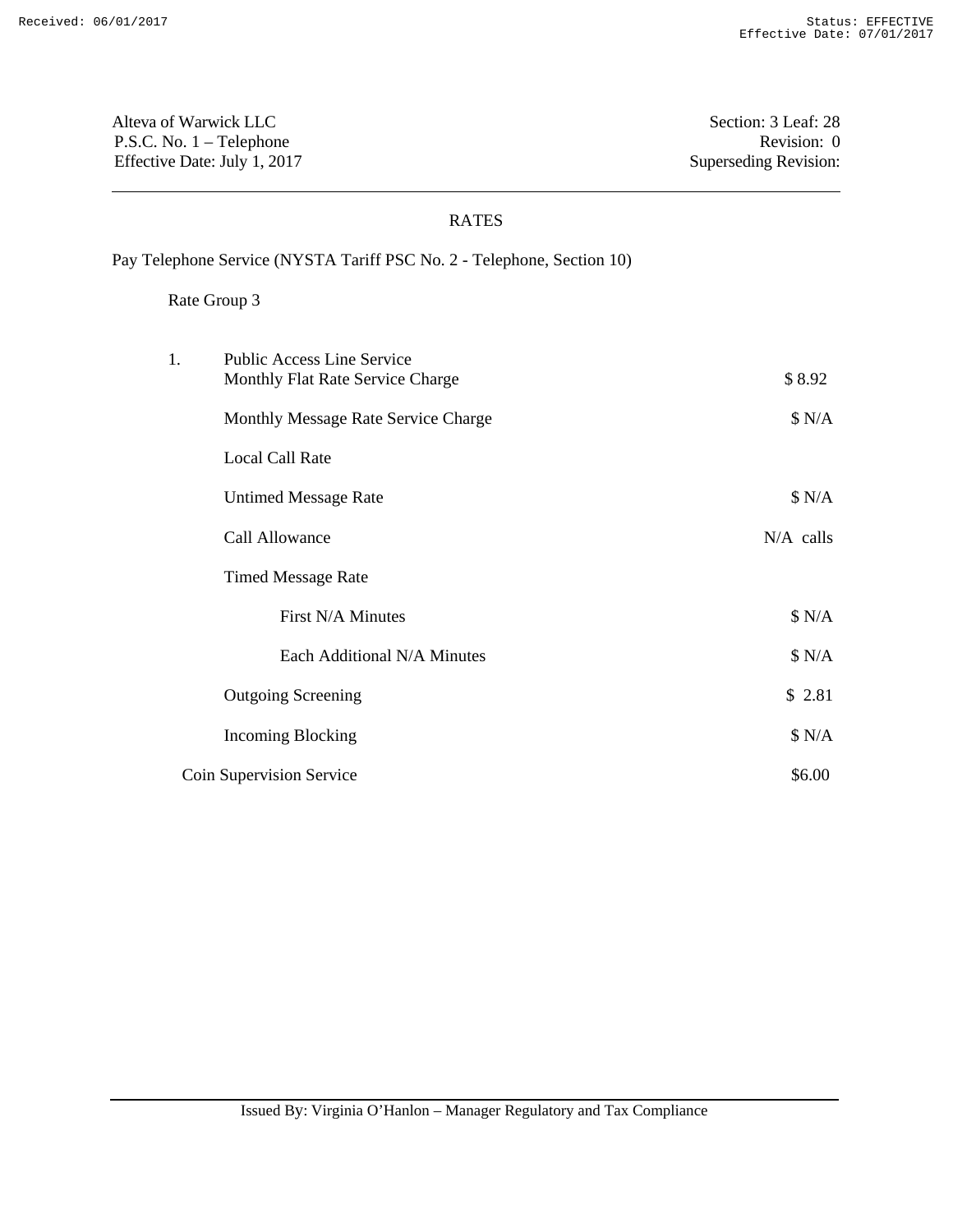Alteva of Warwick LLC Section: 3 Leaf: 29 P.S.C. No. 1 – Telephone Revision: 0 Effective Date: July 1, 2017 Superseding Revision:

### RATES

Pay Telephone Service (NYSTA Tariff PSC No. 2 - Telephone, Section 10)

| 1. | <b>Public Access Line Service</b><br>Monthly Flat Rate Service Charge | \$9.81      |
|----|-----------------------------------------------------------------------|-------------|
|    | Monthly Message Rate Service Charge                                   | \$ N/A      |
|    | <b>Local Call Rate</b>                                                |             |
|    | <b>Untimed Message Rate</b>                                           | \$ N/A      |
|    | Call Allowance                                                        | $N/A$ calls |
|    | <b>Timed Message Rate</b>                                             |             |
|    | First N/A Minutes                                                     | \$ N/A      |
|    | Each Additional N/A Minutes                                           | \$ N/A      |
|    | <b>Outgoing Screening</b>                                             | \$2.81      |
|    | <b>Incoming Blocking</b>                                              | \$ N/A      |
|    | Coin Supervision Service                                              | \$6.00      |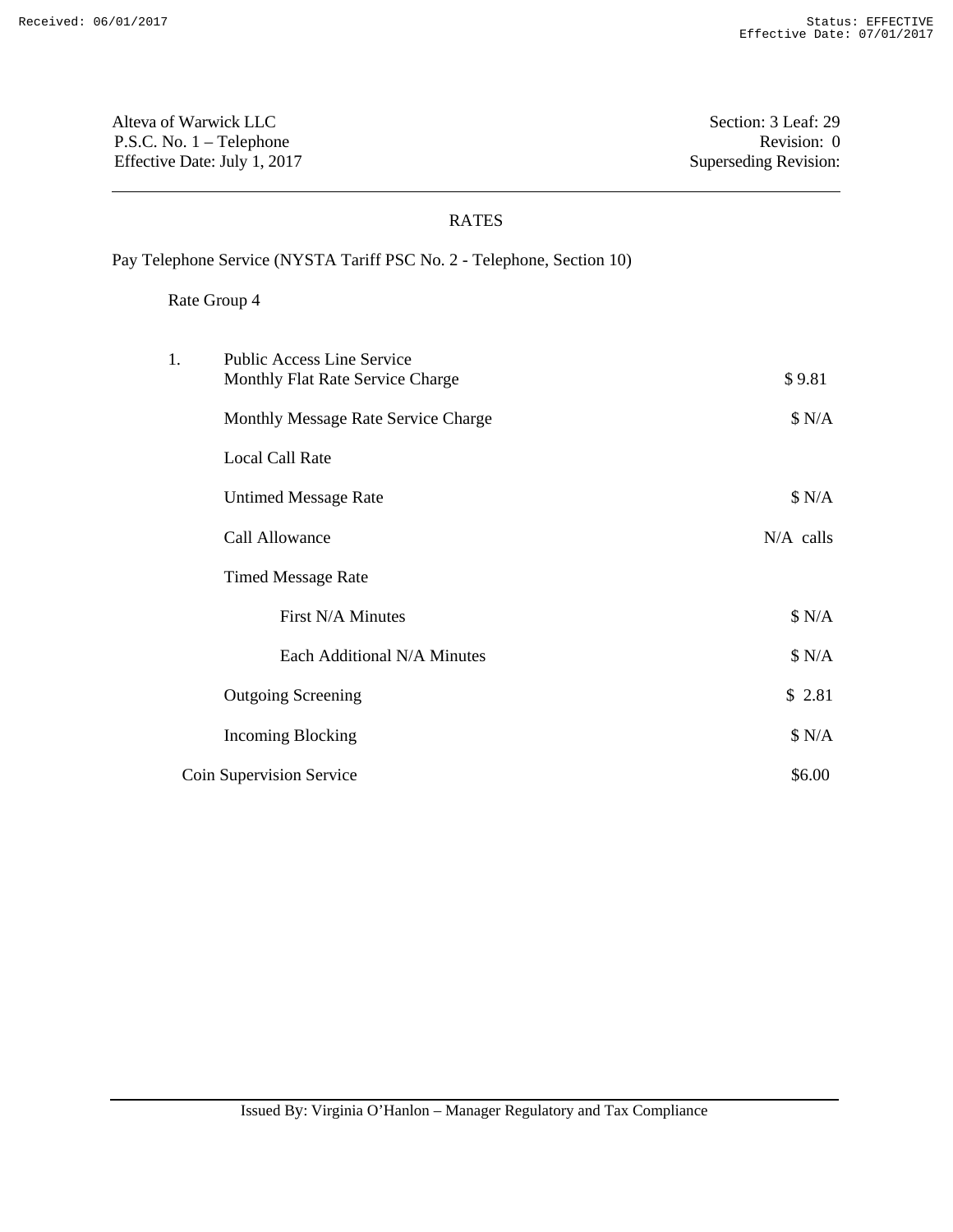Alteva of Warwick LLC Section: 3 Leaf: 30 P.S.C. No. 1 – Telephone Revision: 0 Effective Date: July 1, 2017 Superseding Revision:

### RATES

Pay Telephone Service (NYSTA Tariff PSC No. 2 - Telephone, Section 10)

| 1. | <b>Public Access Line Service</b><br>Monthly Flat Rate Service Charge | \$10.79     |
|----|-----------------------------------------------------------------------|-------------|
|    | Monthly Message Rate Service Charge                                   | \$ N/A      |
|    | <b>Local Call Rate</b>                                                |             |
|    | <b>Untimed Message Rate</b>                                           | \$ N/A      |
|    | Call Allowance                                                        | $N/A$ calls |
|    | <b>Timed Message Rate</b>                                             |             |
|    | First N/A Minutes                                                     | \$ N/A      |
|    | Each Additional N/A Minutes                                           | \$ N/A      |
|    | <b>Outgoing Screening</b>                                             | \$2.81      |
|    | <b>Incoming Blocking</b>                                              | \$ N/A      |
|    | Coin Supervision Service                                              | \$6.00      |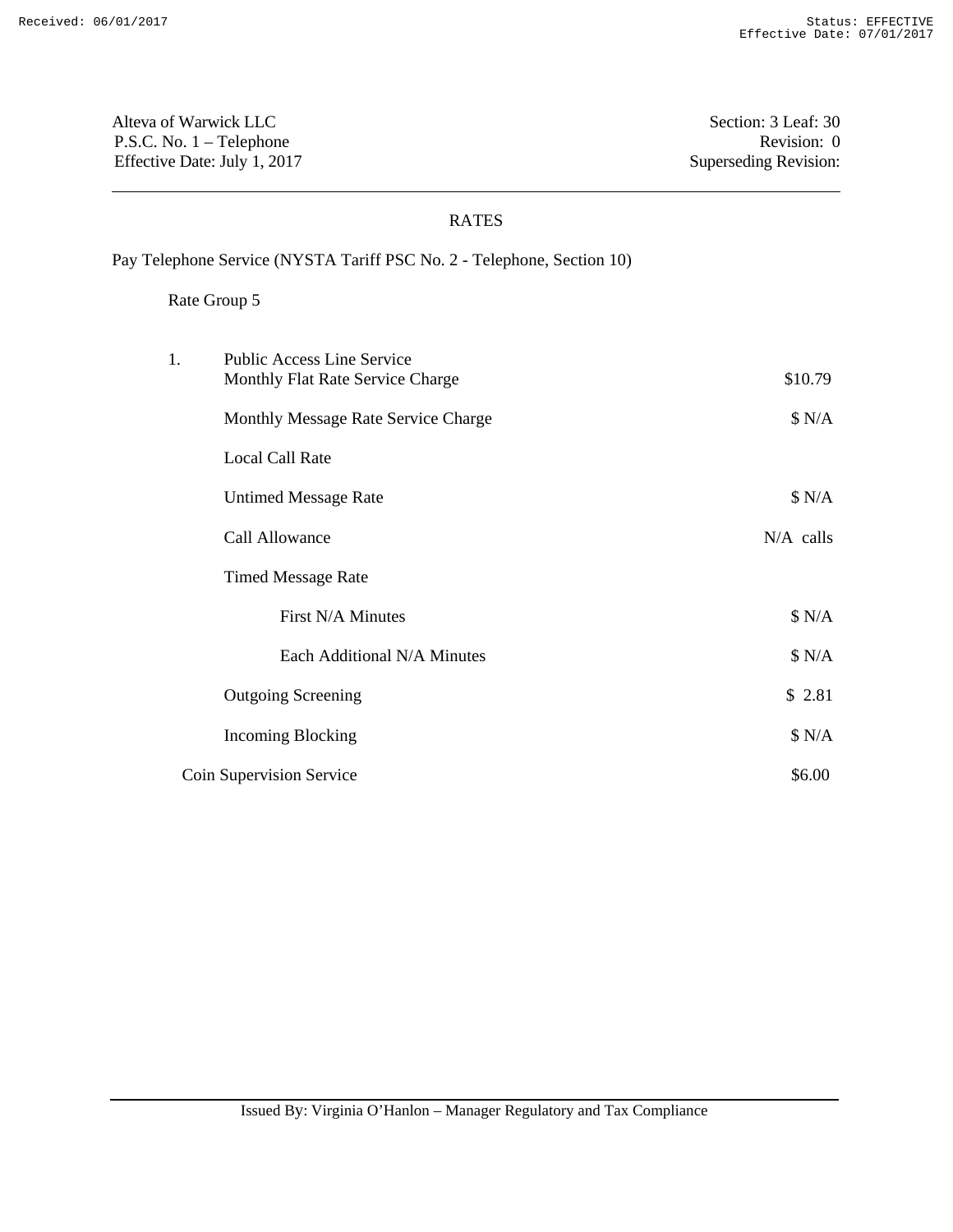Alteva of Warwick LLC Section: 3 Leaf: 31 P.S.C. No. 1 – Telephone Revision: 0 Effective Date: July 1, 2017 Superseding Revision:

## RATES

Directory Services (NYSTA Tariff PSC No. 2 - Telephone, Section 11)

The following rates are monthly per directory line for each listing in excess of the free allowance unless otherwise noted.

|    |                                            | Residential | <b>Business</b> |
|----|--------------------------------------------|-------------|-----------------|
| 1. | <b>Additional Standard Listing</b>         | \$1.58      | \$1.58          |
| 2. | <b>Indented Listing</b>                    | \$1.58      | \$1.58          |
| 3. | <b>Duplicate Listing</b>                   | \$1.58      | \$1.58          |
| 4. | <b>Reference Listing</b>                   | \$1.58      | \$1.58          |
| 5. | Alternative Telephone<br>Number (per line) | \$1.58      | \$1.58          |
| 6. | <b>Night Listing</b>                       | \$1.58      | \$1.58          |
| 7. | Foreign Listing                            | \$1.58      | \$1.58          |
| 8. | Non-published Number                       | \$1.02      | \$1.02          |
| 9. | <b>Customized Number Listing</b>           |             |                 |
|    | <b>Monthly Number Charge</b>               | \$3.05      | \$6.10          |
|    | <b>Initial Search Charge</b>               | \$24.75     | \$49.49         |
|    | <b>Additional Search Charge</b>            | \$N/A       | \$N/A           |
|    | <b>Customized Number Listing</b>           | \$N/A       | \$N/A           |